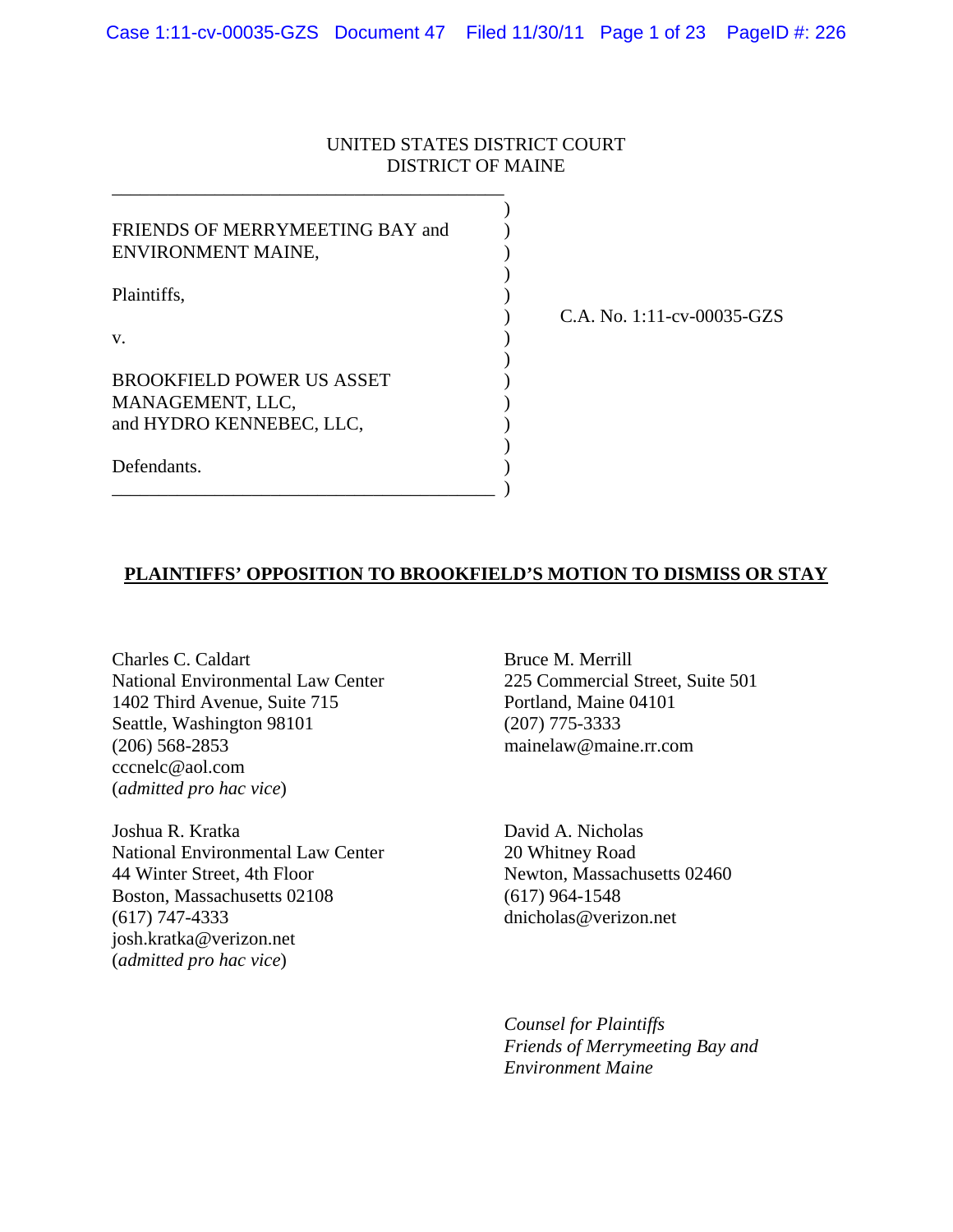This Court should deny the motion by Defendants Brookfield Power US Asset

Management, LLC and Hydro Kennebec, LLC (collectively, "Brookfield") to dismiss or stay this case on Article III ripeness grounds or, alternatively, to stay the case on primary jurisdiction grounds ("MTD"). Less than three months ago, this Court rejected similar motions in the three companion cases pending before it against Miller Hydro, Topsham Hydro, and NextEra, for reasons that are just as valid today. The only additional points raised by Brookfield in this motion are either wrong as a matter of law, wrong as a matter of fact, or both.

Brookfield's dam, like the other three Kennebec River dams at issue in these suits, has harmed endangered Atlantic salmon in the past and continues to do so at present. This Court's adjudication of these cases will help halt and remediate this harm, and will complement, not disrupt, the federal government's long-term plans for the restoration of this species.

### **STATEMENT OF PLAINTIFFS' CLAIMS**

As in the three companion cases,  $<sup>1</sup>$  Plaintiffs bring this suit to stop Brookfield from</sup> "taking" salmon in violation of the Endangered Species Act ("ESA"), 16 U.S.C. § 1538(a)(1)(b). Plaintiffs allege that Brookfield's Hydro Kennebec dam: kills and injures salmon with its rotating turbines blades; impedes upstream and downstream salmon passage, which prevents salmon from gaining access to significant amounts of spawning and rearing habitat; alters the natural habitat to such a degree that the essential behavior patterns of the fish are significantly impaired; and has other deleterious effects on salmon. Substituted Complaint ("Sub. Compl.") (Docket No. 20) ¶¶ 1, 27. Plaintiffs also allege that the Atlantic salmon population of the Kennebec River is near extinction, that dams such as Brookfield's are a significant cause of the salmon's current peril, and that immediate measures are needed to protect the remaining salmon

<sup>&</sup>lt;sup>1</sup> Friends of Merrymeeting Bay and Environment Maine (collectively, "FOMB") v. Miller Hydro Group, 11-CV-36; FOMB v. Topsham Hydro Partners LP, 11-CV-37; and FOMB v. NextEra Energy Resources, LLC, 11-CV-38.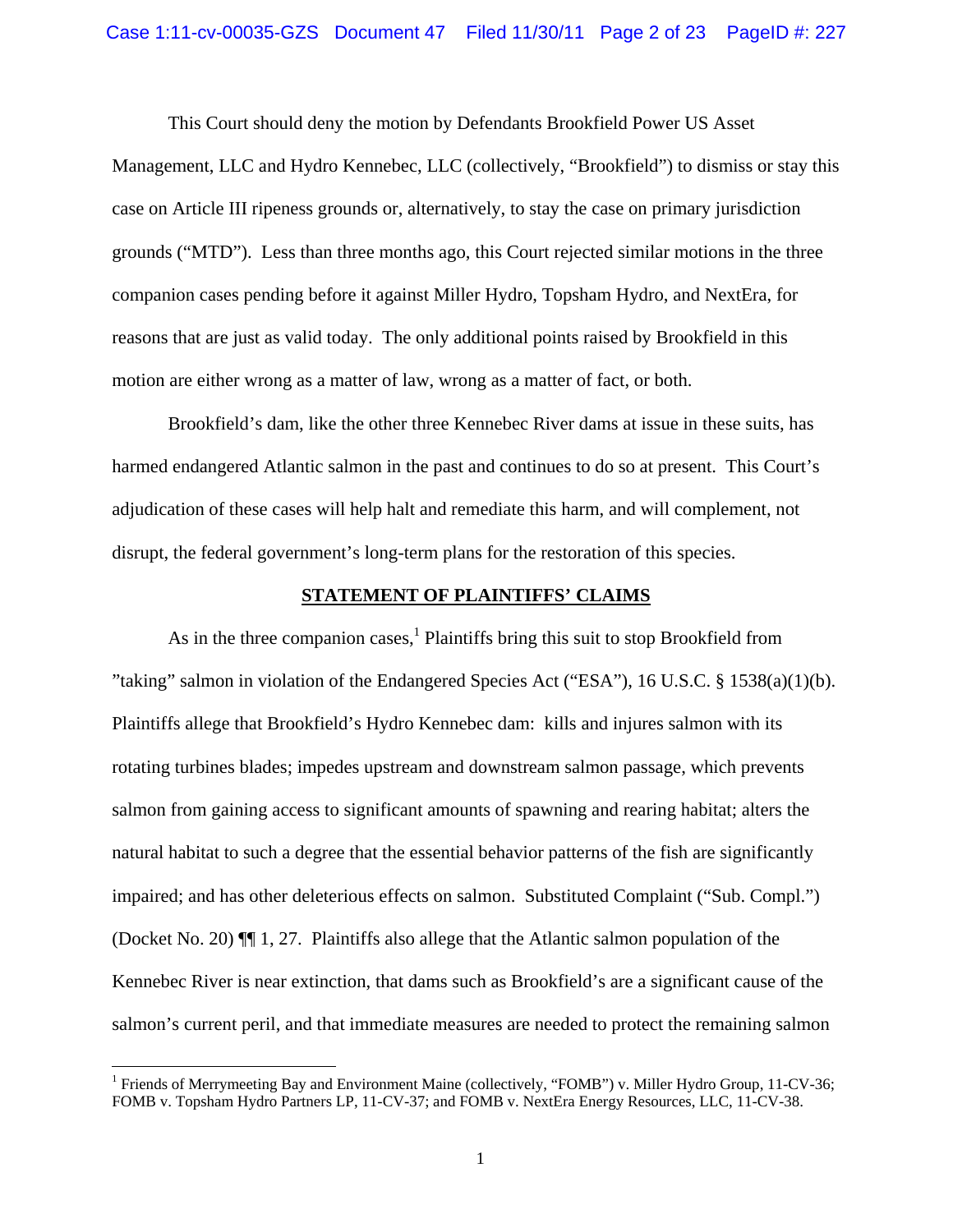from the effects of these dams. Id. ¶¶ 15, 19-21, 26, 29, 50, 53. Brookfield may legally "take" salmon only if it first obtains authorization from the National Marine Fisheries Service ("NMFS"). Brookfield is attempting to obtain an "incidental take statement" ("ITS") from NMFS under the ESA Section 7 consultation process, 16 U.S.C. § 1536(o)(2). Under this process, as set forth in 50 C.F.R. §§ 402.12-402.14, a biological assessment ("BA") and then a biological opinion ("BiOp") must be prepared and adopted before any ITS can be issued.

 Plaintiffs also bring this suit to enforce the terms of the water quality certification issued for Brookfield's dam under Section 401 of the Clean Water Act ("CWA"), 33 U.S.C. § 1341. The water quality certification imposes operating conditions designed to protect water quality standards, such as those requiring suitable habitat for fish and other aquatic life. Sub. Compl. ¶¶ 32-33. The certification prohibits Brookfield from allowing downstream-migrating adult salmon or shad to pass through its turbines without first conducting quantitative studies proving that such passage does not result in significant injury or mortality. Id. ¶ 35.

#### **STANDARD OF REVIEW**

 Although Brookfield does not identify the procedural basis for its motion, Plaintiffs assume that Brookfield files its motion to dismiss Plaintiffs' ESA claim as a post-Answer Rule 12(h)(3) challenge to subject matter jurisdiction.<sup>2</sup> Accordingly, the familiar Rule  $12(b)(1)$ standard applies. See Augustine v. United States, 704 F.2d 1074, 1075 n.3, 1077 (9th Cir. 1983). Brookfield's challenge to Plaintiffs' CWA claim, on the other hand, does not appear to be jurisdictional, but it may be a challenge to the legal sufficiency of the Substituted Complaint brought under Rule 12(c), in which case the equally familiar Rule 12(b)(6) standard applies. See Shapiro v. Haenn, 190 F. Supp. 2d 64, 66 (D. Me. 2002).

 $2^2$  Technically, the motion to stay this claim on primary jurisdiction grounds is not a challenge to subject matter jurisdiction, but rather is a request that the court decline to exercise the jurisdiction it plainly has. See United States v. Lahey Clinic Hospital, Inc., 399 F.3d 1, 18 (1st Cir. 2005).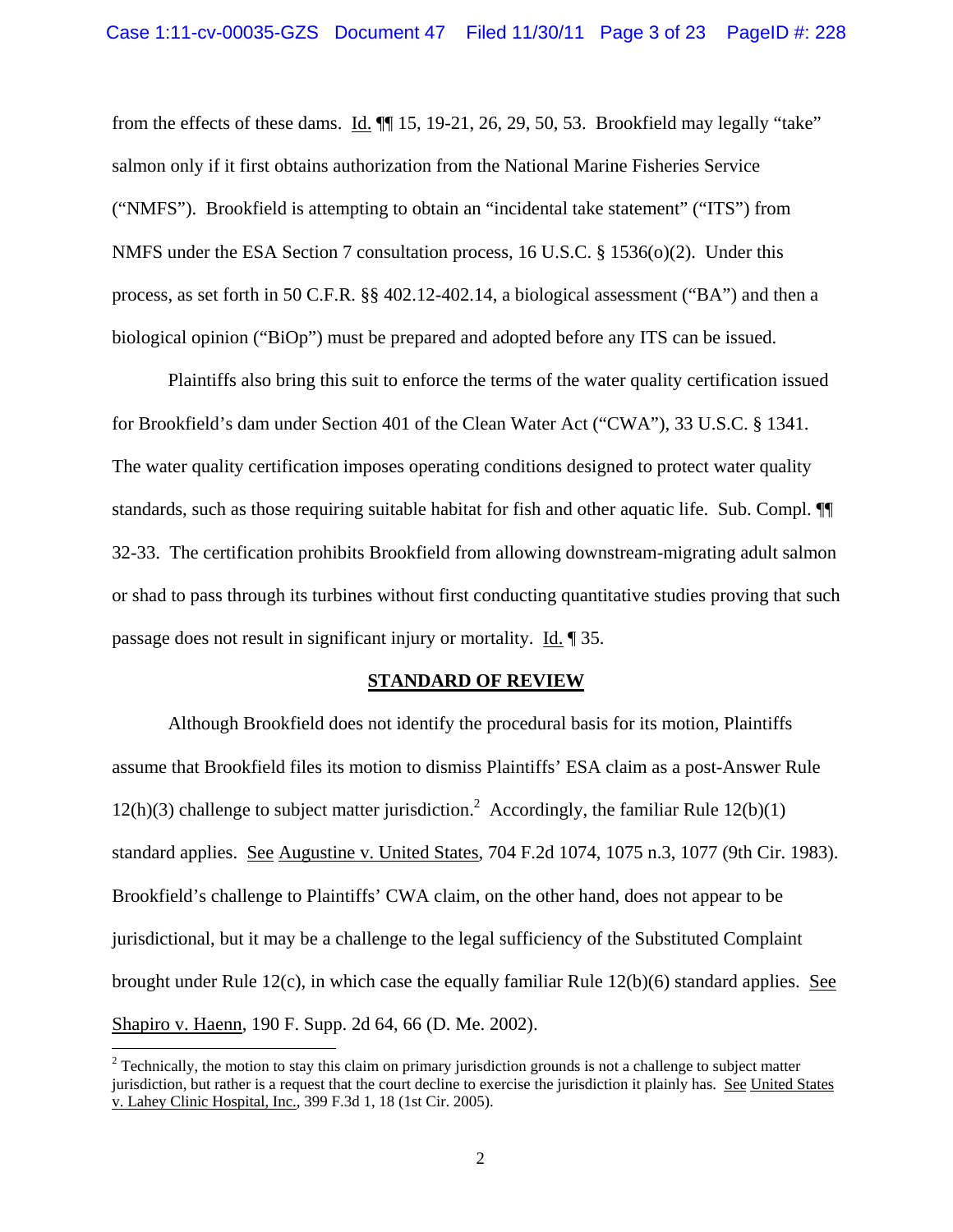#### **ARGUMENT**

### **I. PLAINTIFFS' ESA CLAIM IS RIPE FOR ADJUDICATION.**

Brookfield suggests that the question of whether it is committing a "take" is enshrouded in "a substantial zone of ambiguity," MTD at 9, and that this Court lacks the institutional competence to make a ruling without specific future guidance from NMFS. This position badly misconstrues the nature of ripeness as a jurisdictional bar, and vastly overstates the complexity of the "take" prohibition.

#### **A. Article III Requires Only That A Controversy Be Concrete.**

Although Brookfield seeks dismissal of Plaintiffs' ESA claim under "the bedrock Article III ripeness principles of [Abbott Labs v. Gardner, 387 U.S. 136, 148 (1967)]," MTD at 17, Brookfield neither addresses the applicability of the Supreme Court's ripeness jurisprudence to this case nor articulates the standard for Article III ripeness. Perhaps this is because it is abundantly clear that there is a justiciable "controversy" here.

As noted by this Court in the parallel suit against Miller Hydro, the ripeness doctrine's "basic rationale is to prevent the courts, through avoidance of premature adjudication, from entangling themselves in abstract disagreements." Miller Hydro Recommended Decision on Motion to Dismiss ("Rec. Dec.") (Docket No. 11) at 8 (quoting Stern v. United States Dist. Ct., 214 F.3d 4, 10 (1st Cir. 2000)).<sup>3</sup> In order to assess Article III ripeness, "it is necessary to determine whether the issue presented is fit for judicial review – an inquiry that typically involves subsidiary queries concerning finality, definiteness, and the extent to which resolution of the challenge depends on facts that may not yet be sufficiently developed." Stern, 214 F.3d at

 $3$  The same language was quoted in the decision recommending denial of Topsham Hydro's motion to dismiss. The Court entered an Order Affirming the Recommended Decision of the Magistrate Judge ("Rec. Dec. Order") in all three of the companion cases on September 9, 2011. Plaintiffs will cite chiefly to the Miller Hydro orders throughout.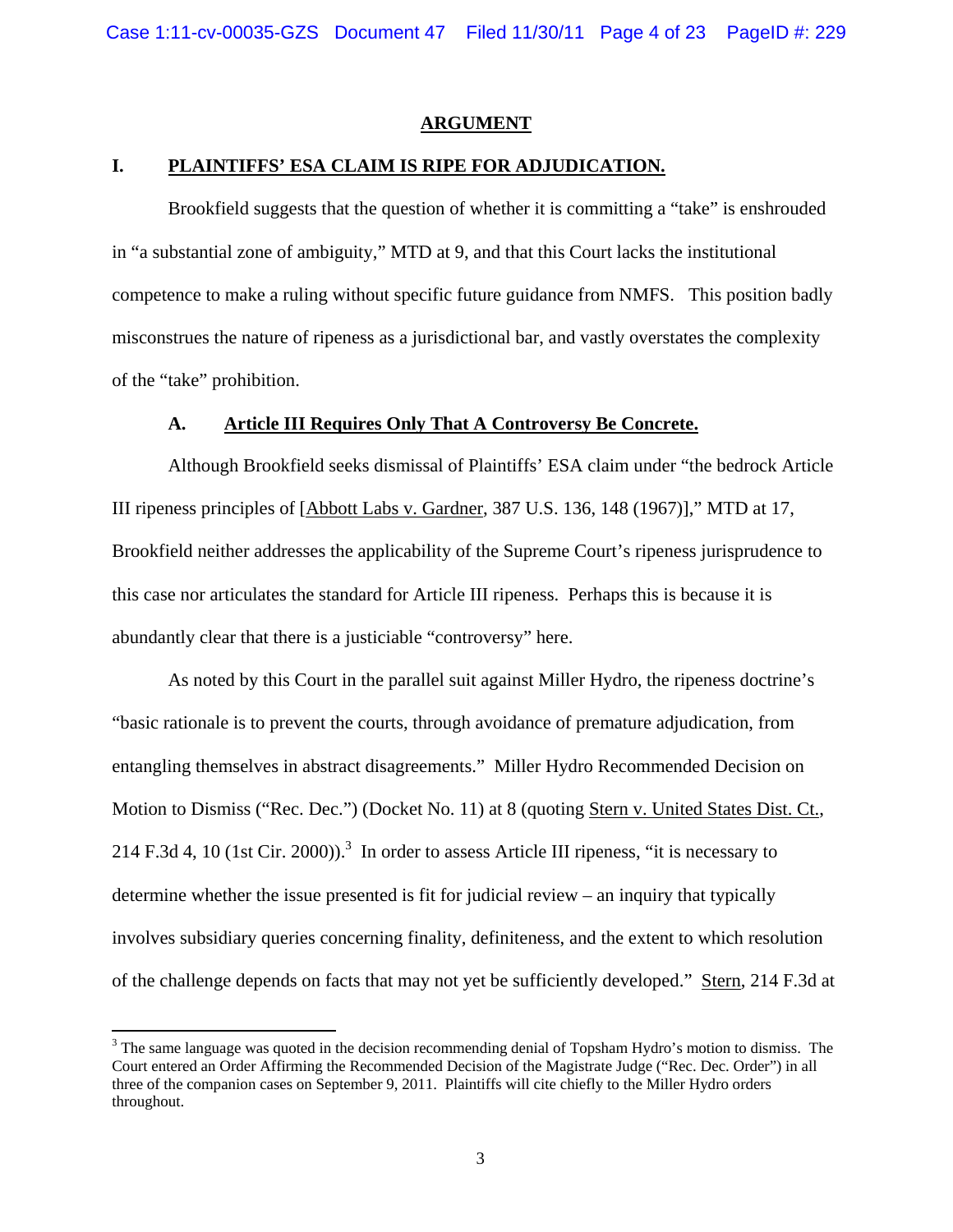10. This standard has nothing to do with any alleged "unresolved complexity" in the applicable legal standard, MTD at 13, or with whether an agency may be examining related questions<sup>4</sup> – it asks simply whether the facts underlying a plaintiff's claim are sufficiently developed, such that a court may evaluate the claim.<sup>5</sup>

### **B. The Issues In This Case Are Fit For Judicial Review.**

This Court determined in the Miller and Topsham Hydro cases that Plaintiffs' ESA claims are well-defined and fit for review, finding "[t]here is no sense in which the disagreement between the parties set forth in the complaint is 'abstract.' It is instead quite concrete." Miller Hydro Rec. Dec. at 9; see also id. at 8 ("Whether a statutory violation is taking place now is not dependent on facts that have not yet been sufficiently developed."). As in those cases, the facts underlying Plaintiffs' take claim here are neither remote nor contingent; they are happening now.

Brookfield ignores these earlier rulings. Instead, it claims that the Court has no jurisdiction because "[t]he definition of 'take' has never been the subject of authoritative agency interpretation or litigated in any circumstances resembling those in this case." MTD at 10. This is not true, and even if it were, it would not affect this Court's jurisdiction to hear this case.

  $4 \text{ Compare Ernst & Young v. Depositors Econ. Protection Corp., } 45 F.3d 530, 537, 540-41 (1st Cir. 1995)$ (controversy held too "remote" where a "stretched chain" of eight separate events, many of them "speculative," would have had to transpire before the harm alleged by plaintiffs would have occurred), with Downeast Ventures, Ltd. v. Washington County, 2005 WL 3409483, at \*8 (D. Me. Dec. 12, 2005) (Kravchuk, M.J.) (claim based "on an application of historical facts to the law" is fit for judicial decision, even though contemporaneous state case could have resolved dispositive questions), aff'd, 2006 WL 377976 (D. Me. Feb. 16, 2006).

<sup>&</sup>lt;sup>5</sup> Plaintiffs note that while there also is a *prudential* aspect of ripeness, where courts evaluate "the extent to which withholding judgment will impose hardship – an inquiry that typically turns upon whether the challenged action creates 'a direct and immediate dilemma for the parties,'" Stern, 214 F.3d at 10 (quoting Abbott Labs., 387 U.S. at 152); see also McInnis-Misenor v. Maine Medical Center, 319 F.3d 63, 70 (1st Cir. 2003) (hardship prong of ripeness doctrine is "entirely prudential"), Brookfield neither raises prudential ripeness nor argues that there is no present hardship. To the contrary, Brookfield insists that there *is* a "current" "dilemma," but that it is too "complex" and "fact-sensitive" for this Court to resolve. MTD at 11. Moreover, this Court found the hardship prong satisfied in the Miller Hydro and Topsham Hydro cases, in reasoning also applicable here. See Miller Hydro Rec. Dec. at 9. See also Part II.D infra (discussing harm likely to be caused to Atlantic salmon were this case to be stayed).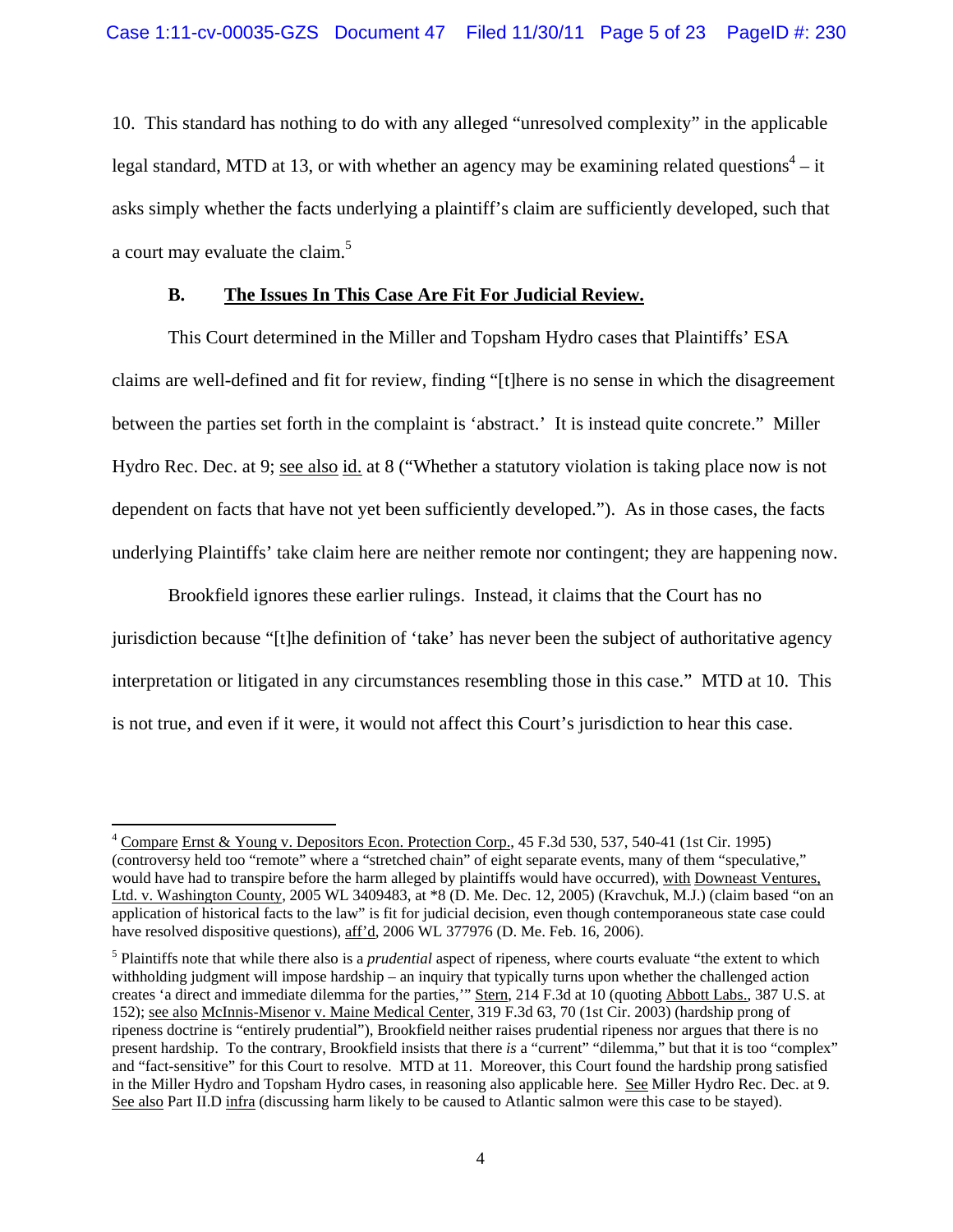### **1. Courts routinely decide whether a take is occurring.**

The definition of "take" is neither ambiguous nor complex. Most schoolchildren know what is meant by terms like "kill," "wound," and "trap."<sup>6</sup> 16 U.S.C. § 1532(19). Where NMFS and the U.S. Fish and Wildlife Service ("USFWS") (collectively, "the Services") believed further interpretation would be helpful, they provided elucidating definitions by regulation. See 50 C.F.R. § 17.3 (defining "harm" and "harass"); 50 C.F.R. § 222.102 (further defining "harm"). Courts have had no difficulty in applying the statutory and regulatory definitions and determining whether a take has occurred, even where the Services have not weighed in on the specific circumstances of the case. See, e.g., Strahan v. Coxe, 127 F.3d 155, 165-66 (1st Cir. 1997) (upholding take determination based on expert affidavits, party admissions, and eyewitness accounts); Palila v. Hawaii Dep't of Land & Natural Resources, 649 F. Supp. 1070, 1072 n.3, 1080 (D. Hawaii 1986) (finding adverse habitat modification based on expert testimony), aff'd, 852 F.2d 1106, 1109-10 (9th Cir. 1988) (upholding same).<sup>7</sup>

The fact that Brookfield is participating in a Section 7 consultation process makes this Court no less able to understand and apply the definition of "take."<sup>8</sup> See, e.g., MTD at 1 (claiming that "Plaintiffs improperly seek the Court's premature intervention in th[is] ongoing administrative decision-making process"); id. at 10 n.8 (citing Bennett v. Spear, 520 U.S. 520

<sup>&</sup>lt;sup>6</sup> See Endangered Species Consultation Handbook (Mar. 1998) (available at http://www.fws.gov/endangered/esalibrary/pdf/esa\_section7\_handbook.pdf) at 4-46 ("Most of these terms are commonly understood.").

 $^7$  In an effort to illustrate "[t]he troublesome problem of interpreting what is prohibited 'take," Brookfield engages in a convoluted discussion of car windshields, plane crashes, wind turbines, and the Migratory Bird Treaty Act. MTD at 10-11. However "controversial" those regulatory cases might be, this Court need not determine whether a random instance of a plane or car hitting a bird is a take in order to determine whether the near-constant operation of a large hydroelectric dam situated directly in the path and critical habitat of migrating salmon is a take. A more apt aviary analogy would be: Brookfield's dam is like a wind turbine located in the birdhouse at the zoo (with the wind blowing continuously). Moreover, courts have had no trouble determining that wind turbines *can* cause take. See, e.g., Animal Welfare Inst. ("AWI") v. Beech Ridge Energy LLC, 675 F. Supp. 2d 540, 564-80 (D. Md. 2009).

 $8$  Brookfield cites to no case holding that a take claim is not ripe during the pendency of Section 7 consultation, and Plaintiffs are unaware of any such case.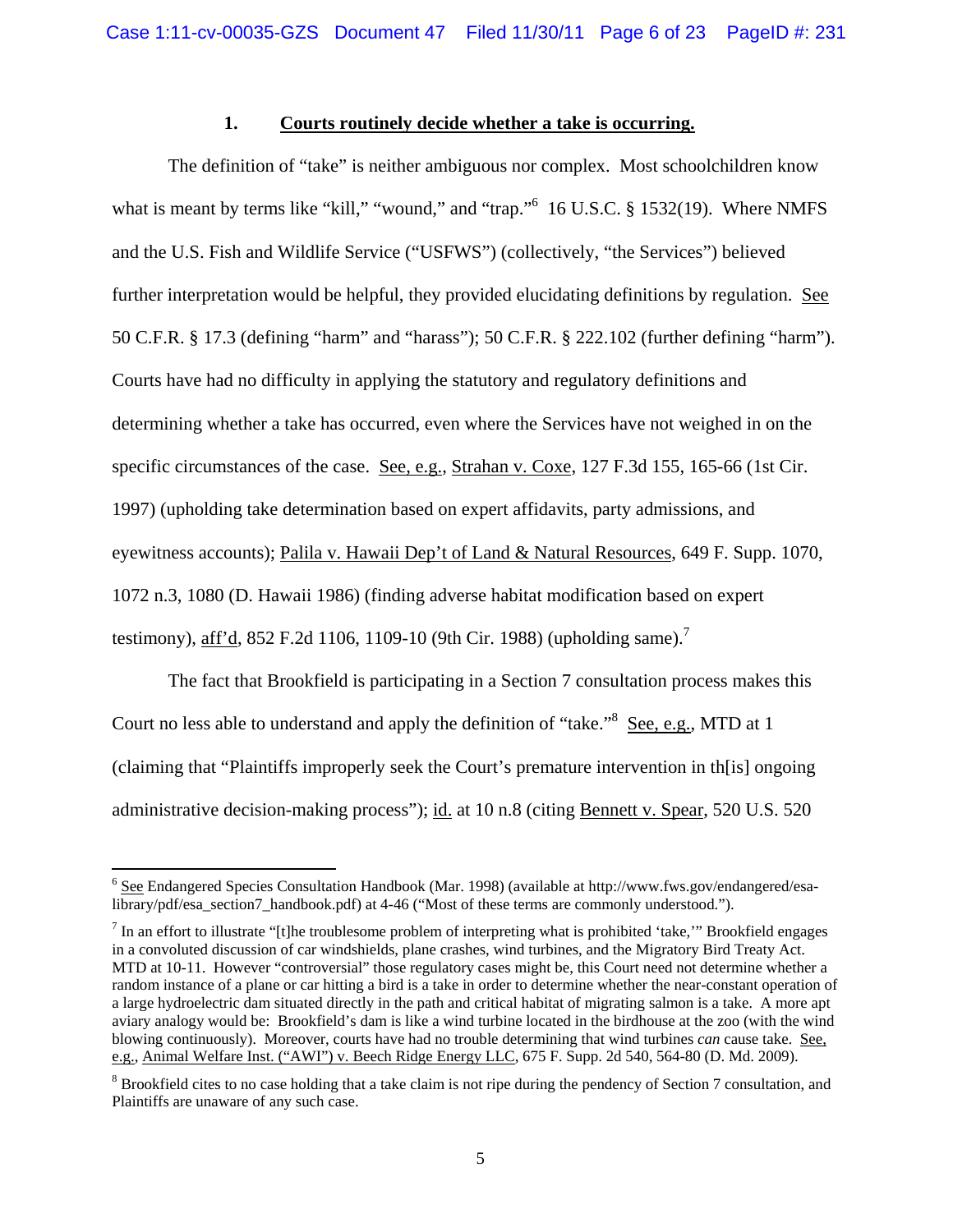U.S. 159, 172-75 (1997) for the proposition that only after a BiOp issues will there "finally" be an Article III controversy). This Court has already rejected that argument: consideration of related ESA issues by the Services does not "constrain[] the power of the federal judiciary," or "preclude a federal judge from considering the same facts." Miller Hydro Rec. Dec. at 6-7 (quoting AWI v. Martin, 623 F.3d 19, 28-29 (1st Cir. 2010), citing other case law, and distinguishing **Bennett**).<sup>9</sup> Brookfield is also wrong to suggest that "adjudication regarding Brookfield's dam is premature [because] decisions made regarding protection for the species ... will affect other decisions regarding rivers and dams throughout the ecosystem." MTD at 9. This Court need only determine whether Brookfield's dam, for instance, "kills" or "harms" salmon when the fish pass through Brookfield's turbines. See Coxe, 127 F.3d at 165 ("[A] single injury to one whale is a taking under the ESA."). And, in crafting a remedy, this Court need not develop a comprehensive, statewide conservation plan in conflict with any efforts by the agencies, nor must a take determination await the resolution of such efforts. See United States v. Glenn-Colusa Irr. Dist., 788 F. Supp. 1126, 1134 (E.D. Cal. 1992) (take determination need not wait until "after the agency adopts a recovery plan … or issues protective regulations").

## **2. The presence of hatchery fish does not create "unresolved complexity" for this Court.**

 Brookfield questions whether "transplanted and hatchery origin salmon" stocked in the Kennebec are afforded protection under the ESA, MTD at 12-13, 16, and argues that their presence creates "unresolved complexity" that requires the Court to dismiss this case in order to

<sup>&</sup>lt;sup>9</sup> Nor, as this Court also held, does Plaintiffs' take claim "compel the Court to step into the Federal Agencies' handling of the ongoing process that administers or implements the ESA." Miller Hydro Rec. Dec. at 7. Brookfield asserts that "Plaintiffs' choice to exclude the regulators seems to reflect a recognition that the government would likely answer by affirming that these matters are the subject of pending administrative deliberations not yet ripe for judicial review." MTD at 17. Of course, there was no "choice to exclude the regulators" to be made here – it is *Brookfield*, not the agencies, that is committing the alleged "take." Nor are regulatory agencies necessary parties in citizen enforcement suits. See generally Association to Protect Hammersly, Eld, and Totten Inlets v. Taylor Resources, Inc., 299 F.3d 1007, 1014 (9th Cir. 2002).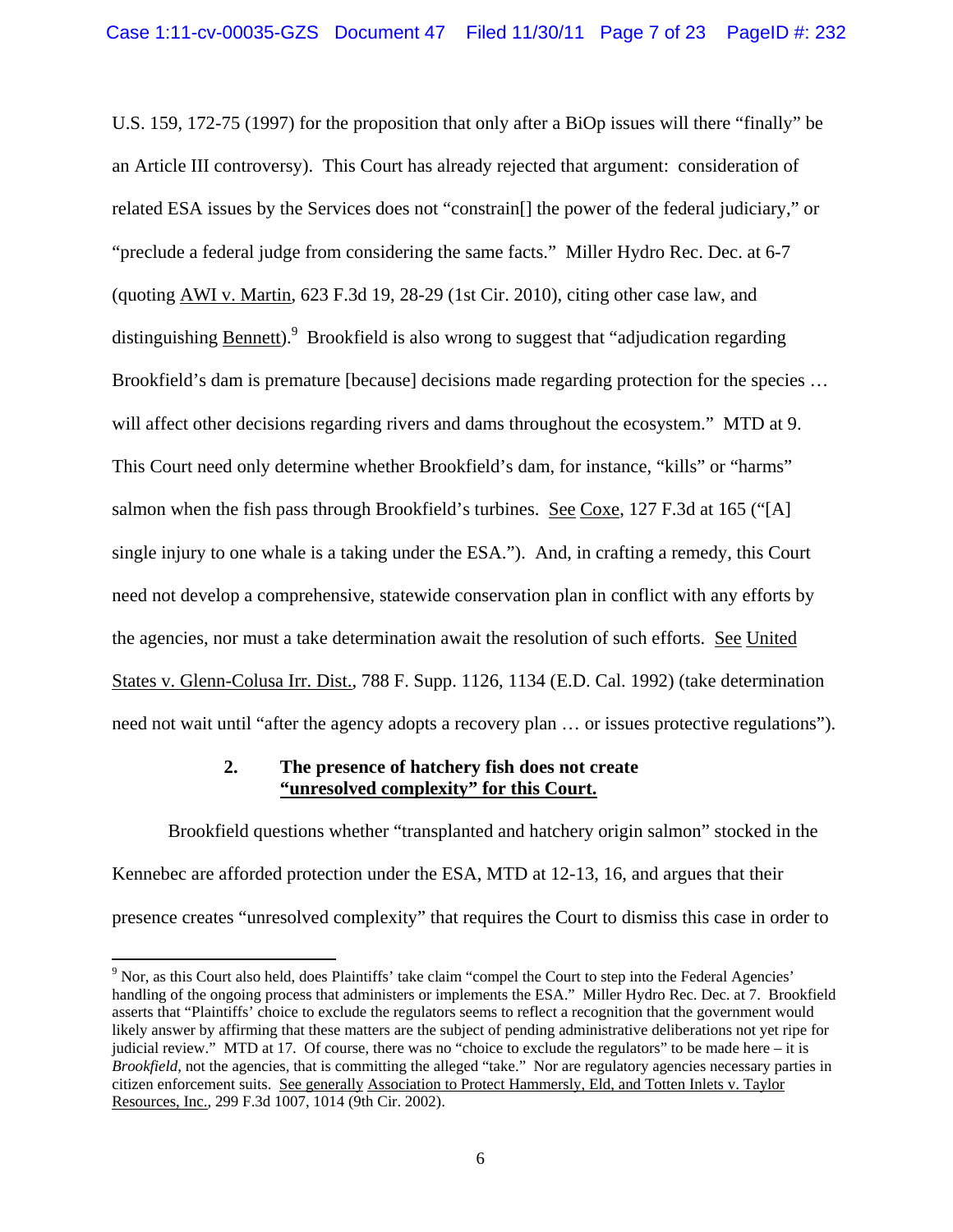give "deference to further agency developments" regarding protection of those fish, MTD at 13. This argument is specious. The young Atlantic salmon fry stocked (and Atlantic salmon eggs planted) "to supplement … natural populations" are expressly included in the endangered species listing. 74 Fed. Reg. 29,344, 29,348 (June 19, 2009).<sup>10</sup> As the Services stated, the "primary" focus of the hatchery program … is to conserve the genetic legacy of Atlantic salmon in Maine until habitats can support natural, self-sustaining populations." Id. at 29,349. The Services deem these conservation hatchery salmon, which are genetically similar to aboriginal Kennebec River salmon, to be "essential for recovery" of the species. Id. at 29,348. (The accompanying declaration of fishery biologist Randy E. Bailey discusses the stocking program and the importance of prohibiting takes of these fish. See Bailey Dec. ¶¶ 15-19.) The Services have made clear that the taking of these salmon without prior authorization – even for scientific purposes – is unlawful. See Declaration of Charles C. Caldart ("Caldart Dec.") Ex. 1, at 3 ("fish passage efficiency studies for salmon" require take permits under 16 U.S.C. § 1539(a)(1)(A)).

Moreover, Brookfield's assertion that only "hatchery [salmon] or their progeny," MTD at 12, populate the Kennebec is flatly inconsistent with the findings of the National Academy of Sciences ("NAS"). In 2002, after reviewing the available data, the NAS concluded:

[C]urrent Maine salmon in the [Distinct Population Segment] rivers [including the Kennebec] are not mainly hatchery mixtures but rather show the typical metapopulation structure that characterizes wild population of salmon and their relatives in places where stocking has been absent or insignificant.

Caldart Dec. Ex. 2, at 48. See also Bailey Dec. ¶¶ 10-14.11

<sup>&</sup>lt;sup>10</sup> Brookfield did not appeal the listing decision, and it may not challenge it here. <u>See Tennessee Valley Auth. v.</u> Hill, 437 U.S. 153, 172 (1978) (ESA determinations by the Services that were not appealed may not be challenged in later enforcement action). If Brookfield truly believes that these fish should have been treated as "experimental populations" under 16 U.S.C. § 1539(j), MTD at 12 & n.13, it is free to petition the Services. It may not, however, collaterally attack the listing decision itself.

<sup>&</sup>lt;sup>11</sup> Brookfield cites to a 2006 report concluding that "Atlantic salmon do not presently occur in the Kennebec River, due to the lack of upstream fish passage at the first mainstem dam," MTD at 16 n.15, but this conclusion had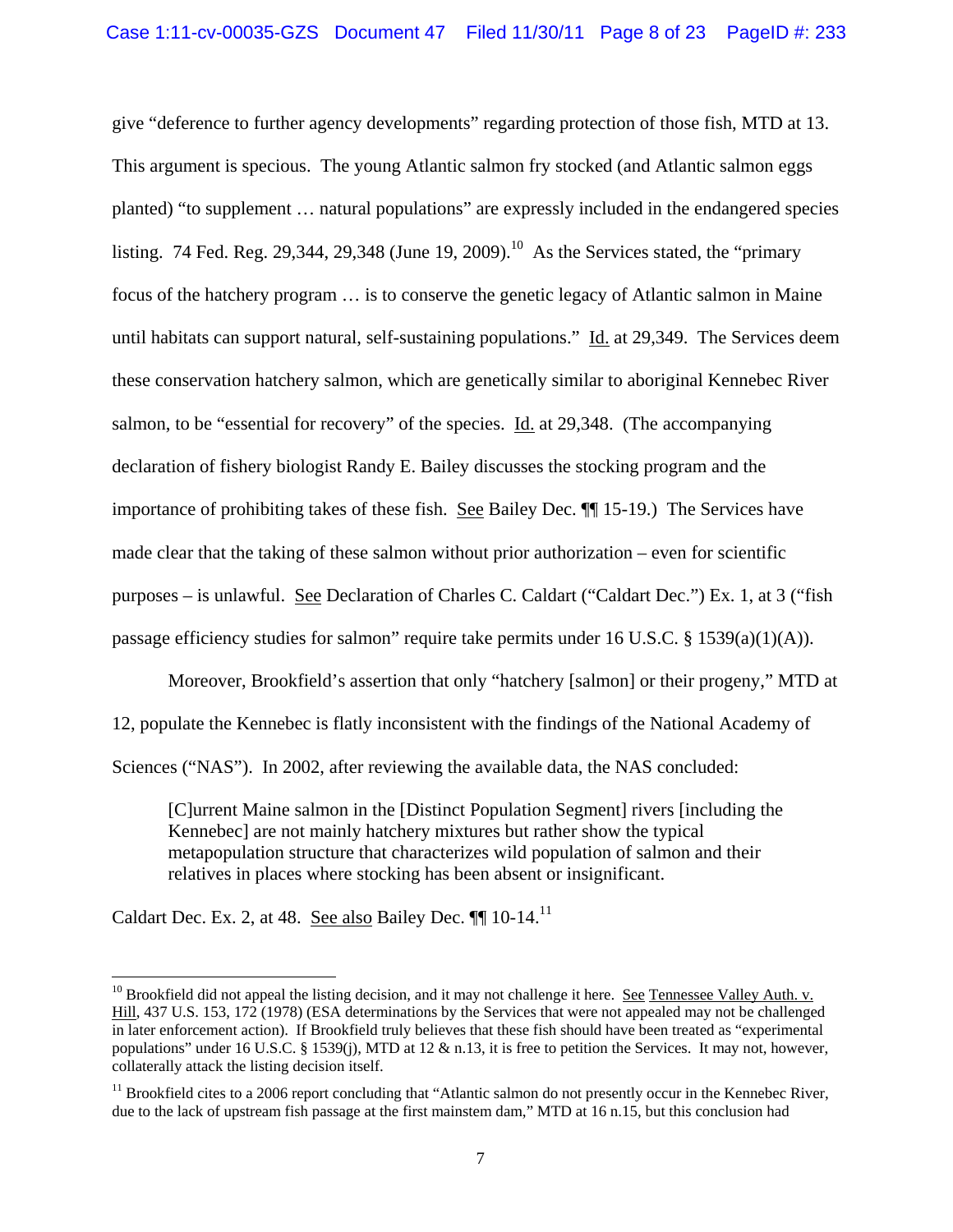## **C. The Argument That Defendants Have Not Committed A Take Goes To The Merits Of The Case.**

Brookfield also asserts an "Article III" argument not made by Miller or Topsham: that Plaintiffs' ESA clam is not ripe because there is no take. See, e.g., MTD at 20 (urging "dismissal on ripeness grounds" because of "the absence of current 'take' within the meaning of [the] ESA"). This is a merits argument, not a jurisdictional one. A party need not *prove* the elements of a substantive claim in order to invoke the power of the federal courts to *adjudicate* that claim.<sup>12</sup> Plaintiffs allege that Brookfield is currently taking salmon in a number of specific ways, and Brookfield has formally denied these allegations, Answer (Docket No. 24) ¶¶ 1, 27. The issue thus is fully engaged, and is ripe for this Court's adjudication.

Even if the question of whether Brookfield is committing a take *were* an issue of Article III jurisdiction, the issue is so intertwined with the merits that it would be difficult, if not impossible, to decide one without the other. See, e.g., Hollingsworth v. United States, 2005 WL 3435099, at  $*6$  (D. Me. Dec. 14, 2005) (denying Rule 12(b)(1) motion where resolving mixed jurisdiction-merits question "would require the Court to make evidentiary assessments on a sterile and incomplete record"). In such a circumstance, the Plaintiffs would be entitled to (and thus hereby request) full discovery and an evidentiary hearing. See Valentin v. Hospital Bella Vista, 254 F.3d 358, 363 & n.3 (1st Cir. 2001).

## **D. The Record Before The Court Indicates That Brookfield Is Taking Endangered Atlantic Salmon At The Hydro Kennebec Dam.**

To the extent that the Court deems it relevant to the resolution of this motion, it is evident

<u> 1989 - Johann Stein, marwolaethau a gweledydd a ganlad y ganlad y ganlad y ganlad y ganlad y ganlad y ganlad</u>

nothing to do with whether wild salmon remain. Rather, it reflected the fact that the present trap and truck program had not yet been put in operation at that first downstream dam, see id. at 6-7 (Lockwood dam program began in 2006), and thus *no* salmon of any origin were making their way up the river to spawn. However, salmon were naturally spawning in areas of the Kennebec *below* Lockwood dam at that time. See Bailey Dec. ¶ 12.

<sup>&</sup>lt;sup>12</sup> Cf. Steel Co. v. Citizens for Better Env't, 523 U.S. 83, 91-92 (1988) (there is no "expansive principle that a statute saying 'the district court shall have jurisdiction to remedy violations [in specified ways]' renders the existence of a violation necessary for subject-matter jurisdiction") (brackets in original).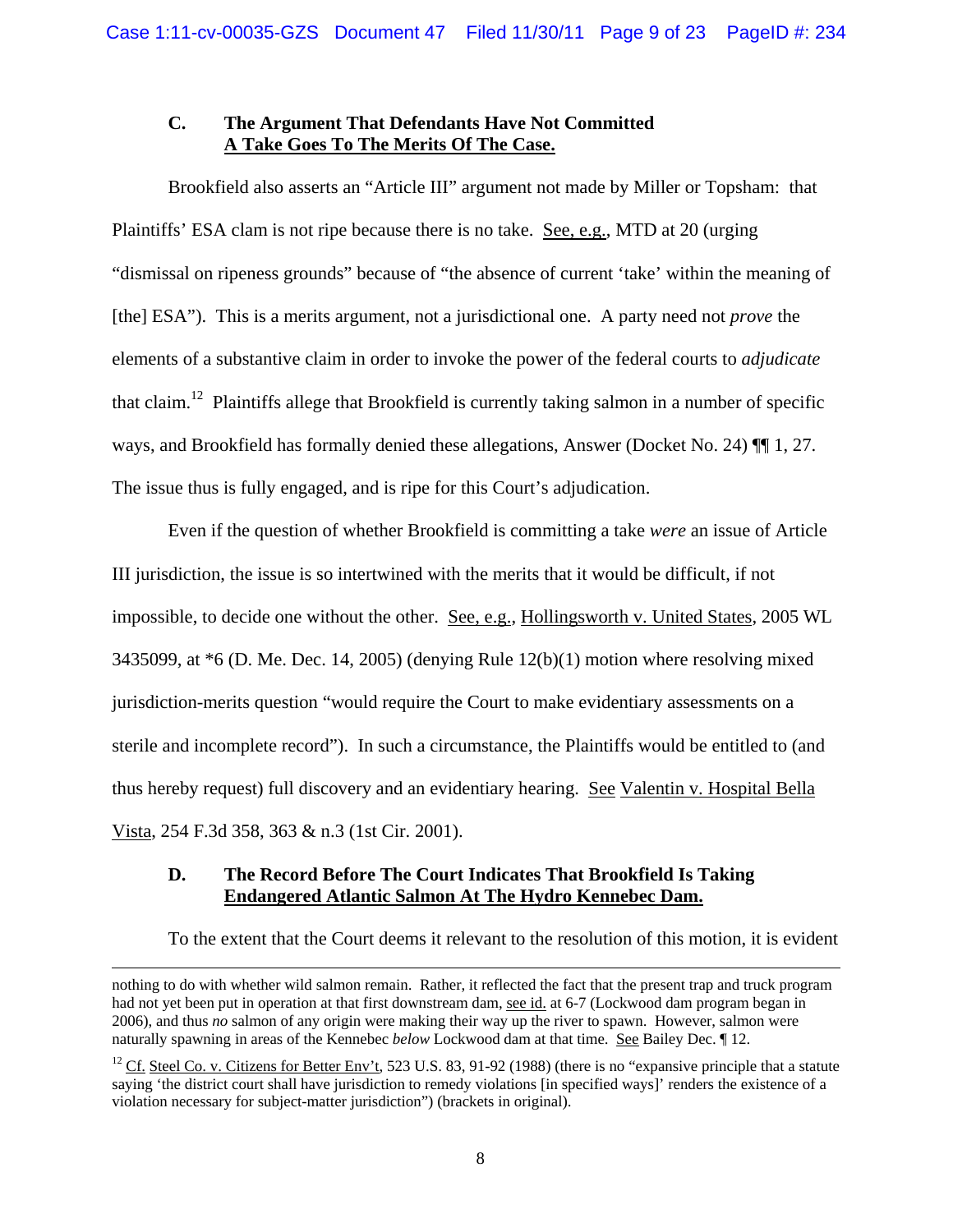even at this stage of the case that Brookfield is taking salmon. Mr. Bailey's declaration details three primary ways in which endangered Atlantic salmon are killed or otherwise significantly harmed by the Hydro Kennebec dam: (1) as a direct or indirect result of physical damage inflicted as the fish pass through the dam's turbines, over its spillway, or through its fish bypass structure ("fishway") on their way downstream, Bailey Dec.  $\P\P$  20-26;  $^{13}$  (2) as a result of the habitat modifications caused by the two- to three-mile long impoundment above the dam, id.  $\P$  $28$ ;<sup>14</sup> and (3) by being denied upstream passage to spawning habitat, id.  $\P$  29-30. The Services identified all three factors as contributing to their decision to list the Atlantic salmon in the Kennebec as endangered, see 74 Fed. Reg. at 29,362 (dams pose "the greatest impediment to self-sustaining Atlantic salmon populations in Maine"), and reiterated these factors in a 2009 letter sent to the owners of hydroelectric dams on the Kennebec and Androscoggin Rivers, see Caldart Dec. Ex. 1, at 1-2 (dams "directly and substantially reduce survival rates of Atlantic salmon"). Brookfield's arguments to the contrary are unavailing.

## **1. The 2011 smolt study does not demonstrate that the dam passes downstream migrating salmon safely.**

Brookfield touts the results of a 2011 radio telemetry study as "strikingly positive," and argues that they "clearly refute [Plaintiffs'] contention that prohibited take is occurring" during downstream migration. MTD 13; see also id. at 2-3 (asserting that "[t]here is no evidence that Atlantic salmon will be harmed in Brookfield's turbines," and that this study "show[s] that they successfully pass downstream through Brookfield's dam"). The study results show no such

<sup>&</sup>lt;sup>13</sup> The physical stress caused by such passage –  $e.g.,$  being struck by turbine blades, being forced by water flow to strike against hard objects, encountering turbulence – can injure or disorient the fish, which can affect their ability to make a successful run out to the ocean and can make them more susceptible to predators. See id.

<sup>&</sup>lt;sup>14</sup> The impoundment affects the ability of salmon smolts to navigate downstream, and the point at which the reservoir meets the dam is a well-known site for predators to wait to prey upon the salmon. See id. Smolts are young salmon that have grown to a length of about 7-8 inches and are undergoing physiological changes that make them ready to be able to survive in marine conditions; they are about 1/4 the length of adults. See id.  $\P$  9, 23.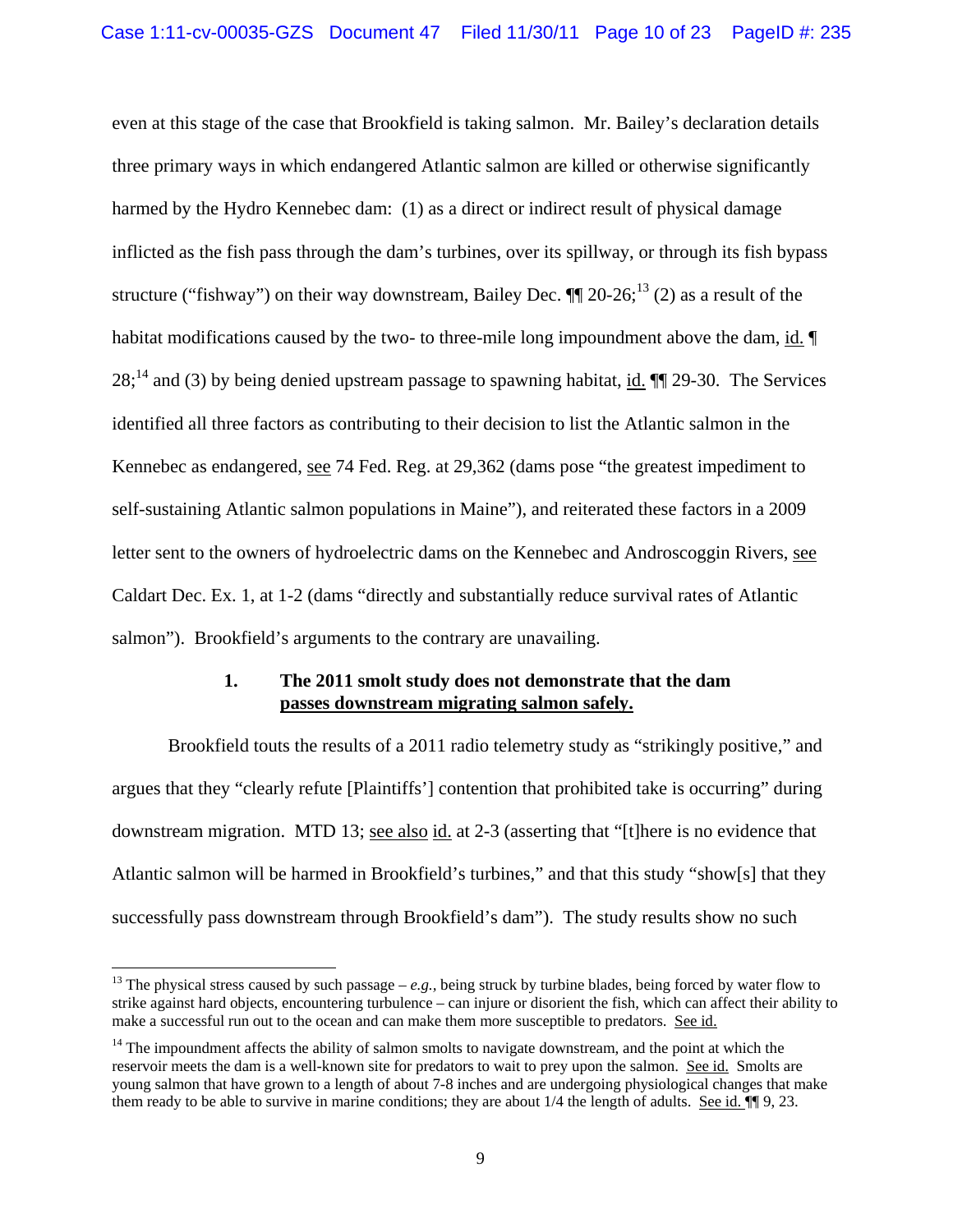thing, which perhaps explains why Brookfield did not provide to the Court the study report or other documents pertaining to the study.<sup>15</sup> In fact, the study was not designed to measure the harm caused by the dam's turbines, but rather to measure the effectiveness (*vel non*) of the dam's fishway. See Caldart Dec. Ex. 3, § 1.2. As its own documents show, Brookfield knows full well that fish travelling through its rotating-blade turbines are prone to be seriously harmed, see, e.g., Caldart Dec. Ex. 4, at 2 ("Downstream passage through the turbines is expected to result in 15%- 20% mortality."), as do the Services, see 74 Fed. Reg. at 29,362 (dam turbines "typically kill or injure between 10 and 30 percent of all fish" $^{16}$ .

Further, the "mark-recapture" part of the study, designed to assess *harm* from travel through the fishway, *was never conducted*, see Caldart Dec. Ex. 3, § 3.1; id. Ex. 5; consequently, not a single fish was physically examined for signs of injury. Since radio telemetry detects signals from tags on injured and dead fish, the mere fact that a signal was detected downstream is not useful in determining whether the salmon associated with that tag was harmed. See Bailey Dec. ¶ 27. In this light, Brookfield's statement that "[o]f the 95 smolts determined to have passed Hydro Kennebec, only two fish did not pass Lockwood … and remained in the stretch of river between the two projects" (MTD at 6 n.6) – implying that all of those fish were alive and unharmed – is highly misleading.

## **2. The fact that there is a dam downstream of Hydro Kennebec does not absolve Brookfield from take liability.**

Seeking to deflect blame elsewhere, Brookfield suggests that its dam does not "take" salmon by blocking access to upstream habitat because the State of Maine traps salmon below

<sup>&</sup>lt;sup>15</sup> After its motion was filed, Brookfield provided the study report to Plaintiffs, upon Plaintiffs' request.

<sup>&</sup>lt;sup>16</sup> Mr. Bailey agrees with these assessments, and notes further that focusing solely on death or immediate physical injury understates the overall harm to salmon. See Bailey Dec. ¶¶ 21-24.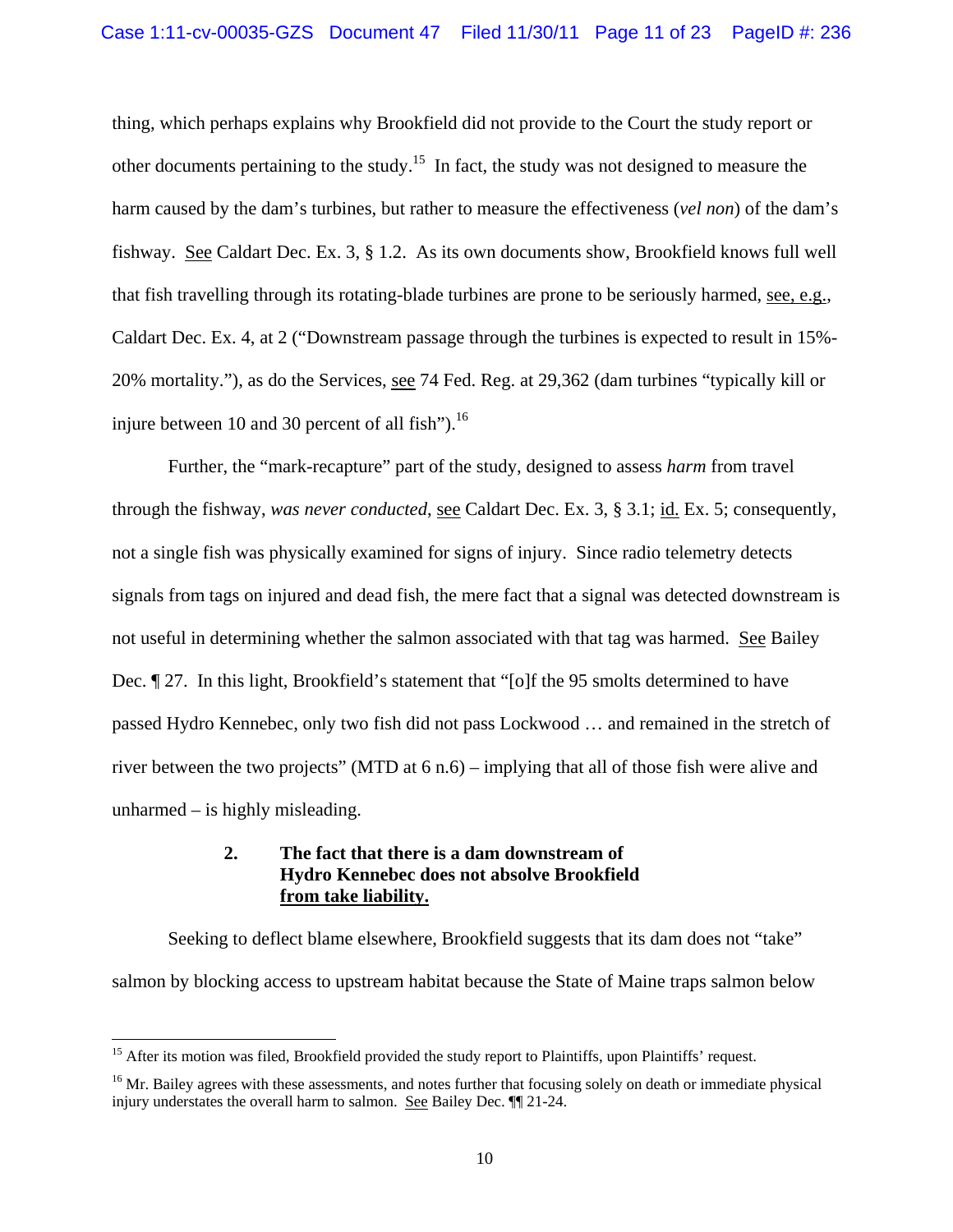the Lockwood dam, one mile downstream, and conveys them upriver (past the Hydro Kennebec, Shawmut, and Weston dams) to spawning grounds in the Sandy River. See MTD at 6-7, 18. This argument fails for at least three reasons. First, it would be considerably healthier for the salmon if they could swim upstream past Hydro Kennebec and make their way to the next dam on their own. See Bailey Dec. ¶¶ 29-30. Second, the trapping and trucking of the salmon, which would not be necessary if it were not for Hydro Kennebec and the other dams, is *itself* a take.<sup>17</sup> Third, the fact that other dams are *also* committing a take by blocking upstream access does not absolve Brookfield from its own take liability for doing so. See Coxe, 127 F.3d at 165 ("[T]he existence of other means by which takings ... occur" is "irrelevant to the determination of whether the [defendant] has engaged in a taking.").

#### **3. Adverse habitat modification is ongoing.**

 Brookfield argues that because the dam was built before Atlantic salmon were listed as endangered, the company cannot be liable for a take by reason of habitat modification. See MTD at 18. This overlooks the various allegations in the complaint that Brookfield's *current, ongoing* operations at Hydro Kennebec dam are causing adverse habitat modification. Sub. Compl. ¶¶ 24, 27(f)-(g). Moreover, NMFS disagrees with Brookfield. During its 1999 rulemaking defining "harm," several commenters urged that "the current owner of a dam lawfully installed before a species is listed should not be liable for take based on subsequent listing," and insisted that "liability for take must be based upon some action occurring after the effective date of listing." 64 Fed. Reg. 60,727, 60,729 (Nov. 8, 1999). The agency replied:

NMFS agrees that *simply holding title* to a barrier that affects access to the habitat of listed species is not necessarily a take under the ESA. However, *maintaining or improving an existing facility* may actually injure or kill members of a listed

 $17$  The trap and truck program is lawful only because the State of Maine has been issued a permit authorizing this take. See Caldart Dec. Ex. 1, at 2.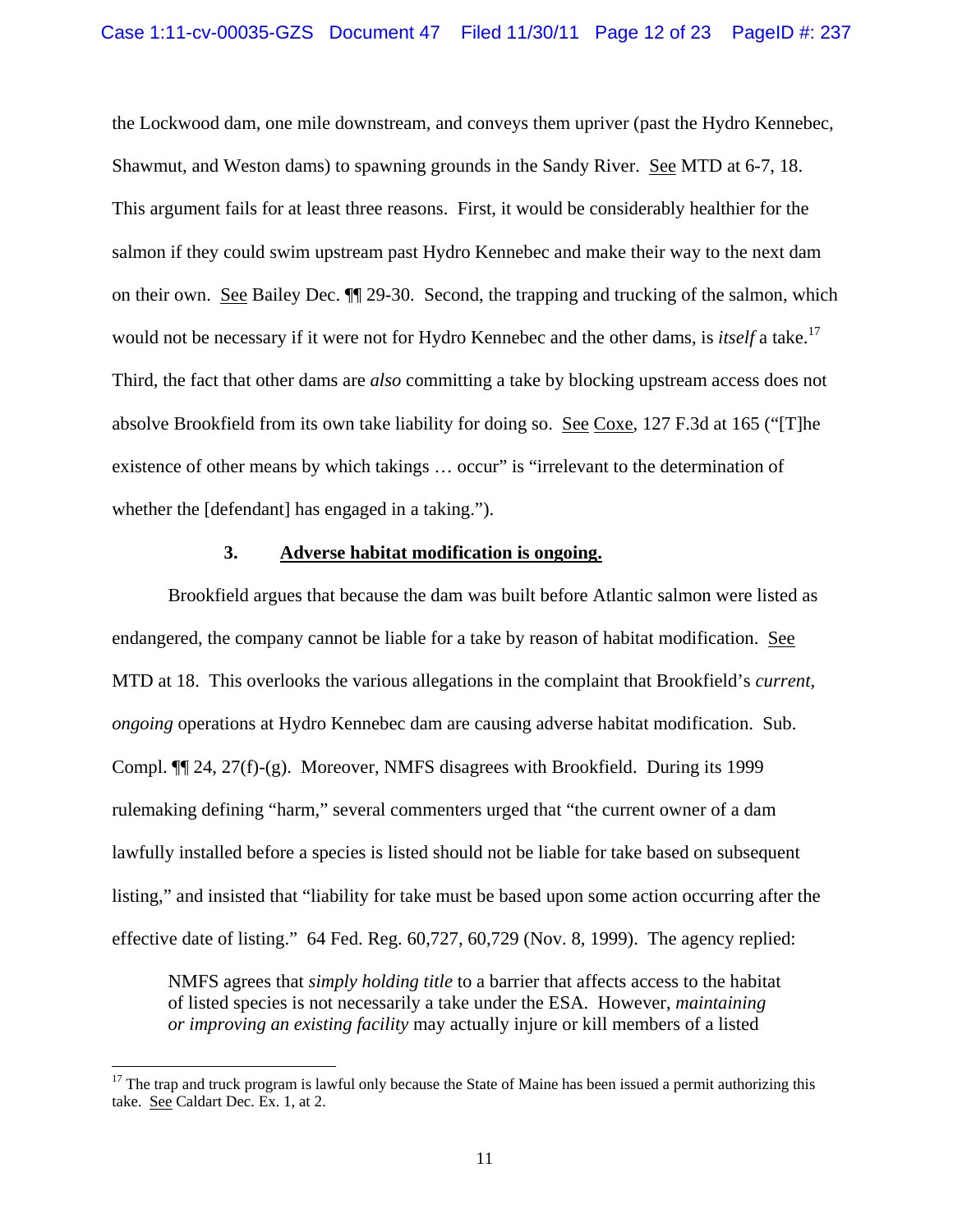species if it significantly impairs essential behavioral patterns such as spawning, rearing or migrating. *Maintaining an existing barrier* that prevents or impedes access to habitat may cause take of listed species, if adequate comparable habitat is not otherwise available to the listed population.

Id. (emphases added); see also, e.g., Coho Salmon v. Pacific Lumber Co., 61 F. Supp. 2d 1001,

1004-05 (N.D. Cal. 1999) (adjudicating citizen suit alleging take of endangered salmon by "past and present [timber] harvesting operations, including … the construction and maintenance of roads and bridges" even where listing decision was prompted by "long-term trends in

atmospheric conditions" and predation by seals, in addition to logging).

# **II. A STAY OF PLAINTIFFS' ESA CLAIM IS NOT WARRANTED.**

Brookfield also argues that the ESA portion of this case should be stayed under the primary jurisdiction doctrine until NMFS makes a formal decision as to whether (and under what conditions) to authorize an incidental take.<sup>18</sup> This Court rejected this argument in all three of the companion dam cases, for reasons equally applicable here. See Miller Hydro Rec. Dec. at 9-11.

## **A. Brookfield Does Not Address, Much Less Satisfy, The First Circuit's Demanding Test For Applying Primary Jurisdiction In Environmental Citizen Suits.**

As the First Circuit explained in Chico Service Station v. Sol Puerto Rico Ltd., 633 F.3d 20, 31-32 (1st Cir. 2011), "[a]bstention is, at its core, a prudential mechanism that allows federal courts to take note of and weigh significant and potentially conflicting interests that *were not – or could not have been – foreseen by Congress* at the time that it granted jurisdiction for a given class of cases to the courts." Id. (emphasis added). Dismissal or stay of citizen suits under abstention doctrines such as primary jurisdiction essentially rewrites the enforcement scheme

 $18$  To the extent that Brookfield seeks a stay on "ripeness" grounds, see MTD at 8, this request fails for the same reason that its ripeness argument for dismissal fails.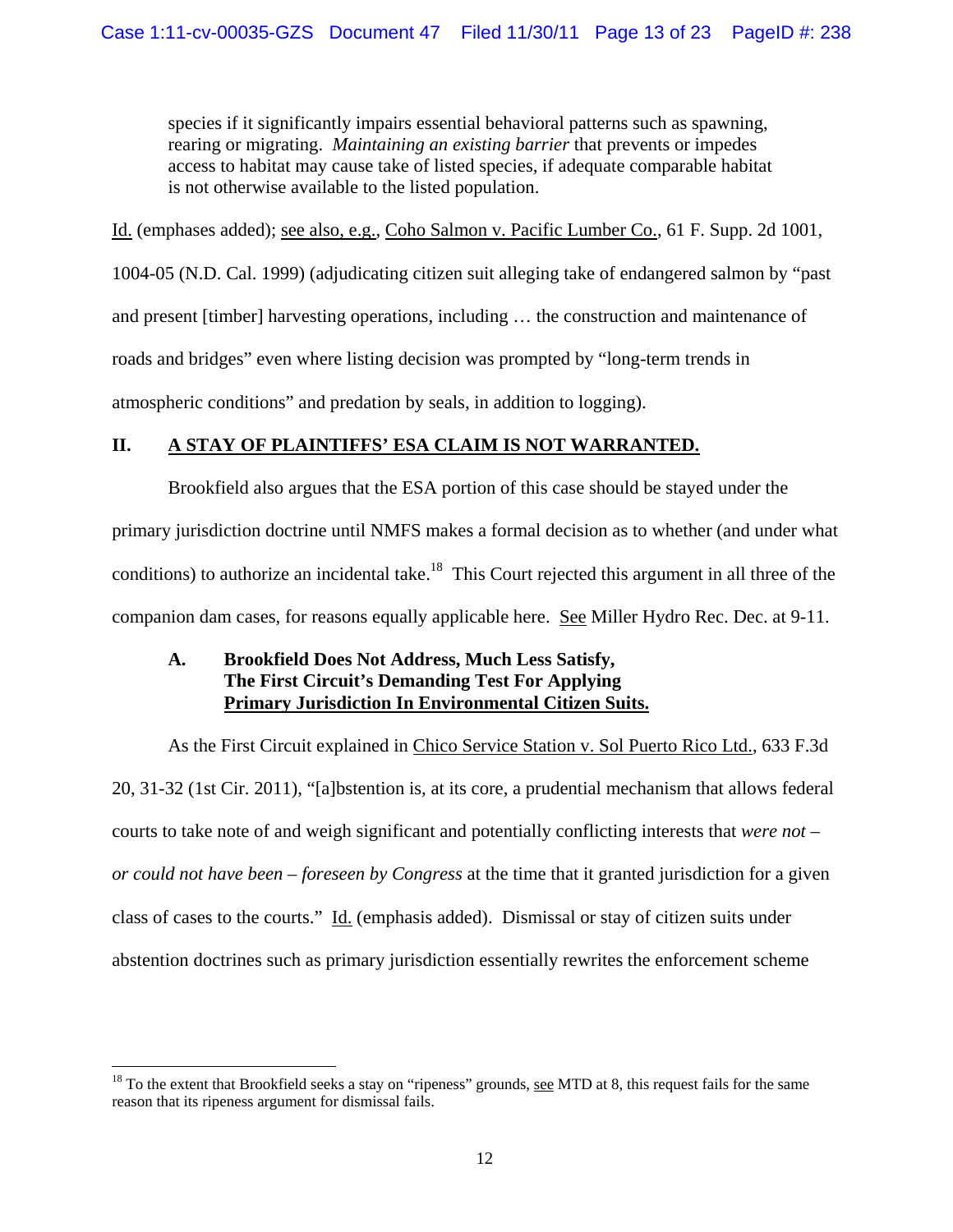chosen by Congress, and therefore is highly disfavored.<sup>19</sup> In the ESA, Congress foresaw, and provided for, numerous circumstances in which agency action would preclude (or limit the scope of) citizen suits alleging a "take" – most notably, the *actual issuance* of an ITS or incidental take permit ("ITP") – but did not carve out an exception for instances in which an ITS or ITP application was pending, see, e.g., AWI v. Martin, 588 F. Supp. 2d 70, 97 (D. Me. 2008) ("[T]o stay the case would sanction an ongoing violation of the ESA."), even where the issuance of that ITS or ITP was alleged to be imminent, see, e.g., Alabama v. United States Army Corps of Eng'rs, 441 F. Supp. 2d 1123, 1127 (N.D. Ala. 2006) (request for interim injunctive relief adjudicated even though final BiOp expected to issue in less than two months).<sup>20</sup>

Further, as noted above, the Services have already exercised whatever discretion they have in defining a "take" in the express terms of their regulations. See Part I.B.1, supra. This Court owes no deference to these agencies either in interpreting the plain terms of 16 U.S.C. § 1532(19), or in applying the plain language of those regulations.<sup>21</sup> See generally Chevron, U.S.A., Inc. v. Natural Resources Defense Council, 467 U.S. 837, 842-43 (1984) ("[T]he court,

 <sup>19</sup> See, e.g., United States Public Interest Research Group ("USPIRG") v. Atlantic Salmon of Maine, LLC ("ASM"), 339 F.3d 23, 34 (1st Cir. 2003) (CWA); USPIRG v. Heritage Salmon, Inc., 2002 WL 240440, at \*15-\*17 (D. Me. Feb. 19, 2002) (Kravchuk, M.J.) (CWA); Maine People's Alliance v. Holtrachem Mfg., 2001 WL 1704911, at \*7-\*9 (D. Me. Jan. 8, 2001) (Resource Conservation and Recovery Act ("RCRA")); Raritan Baykeeper v. NL Indus., Inc., – F.3d –, 2011 WL 4537837, at \*3-\*4 (3d Cir. Oct. 3, 2011) (CWA & RCRA).

 $20$  Brookfield does not attempt to refute this authority. It intones the familiar test for applying primary jurisdiction, see MTD at 14 (citing American Aut. Mfr.'s Assoc. ("AAMA") v. Massachusetts Dep't of Envtl. Protection, 163 F.3d 74, 81 (1st Cir. 1998)), but does not attempt to explain how this common-law prudential doctrine can be squared with the language and structure of the ESA. Moreover, the lessons Brookfield gleans from the AAMA opinion are inapplicable here. Concerns about "disrupt[ing] an agency's regulatory regime" are overstated, MTD at 14, since, as this Court already found, determining whether a "take" has occurred while the Section 7 consultation process is ongoing does not "entangle" the Court in administrative matters, see Miller Hydro Rec. Dec. at 11. (If an ITS is issued at some point, the Court certainly can diminish any potential conflict by taking its contents into account in crafting a remedy.) And the purported need to "promote national uniformity in the interpretation and application of federal regulations," MTD at 14, directly contradicts Brookfield's companion argument that the application of the ESA "involves specific attention to the varied circumstances of each dam," id. at 15.

<sup>&</sup>lt;sup>21</sup> Brookfield also does not address this Court's finding that "the ESA does not place the ITP and ITS process within the administrative control of a single agency," Miller Hydro Rec. Dec. at 10 (noting that three separate federal agencies are responsible for interpreting the ESA, in addition to the federal action agency), a factor that further undercuts Brookfield's suggestion that deference can be meaningfully accorded here.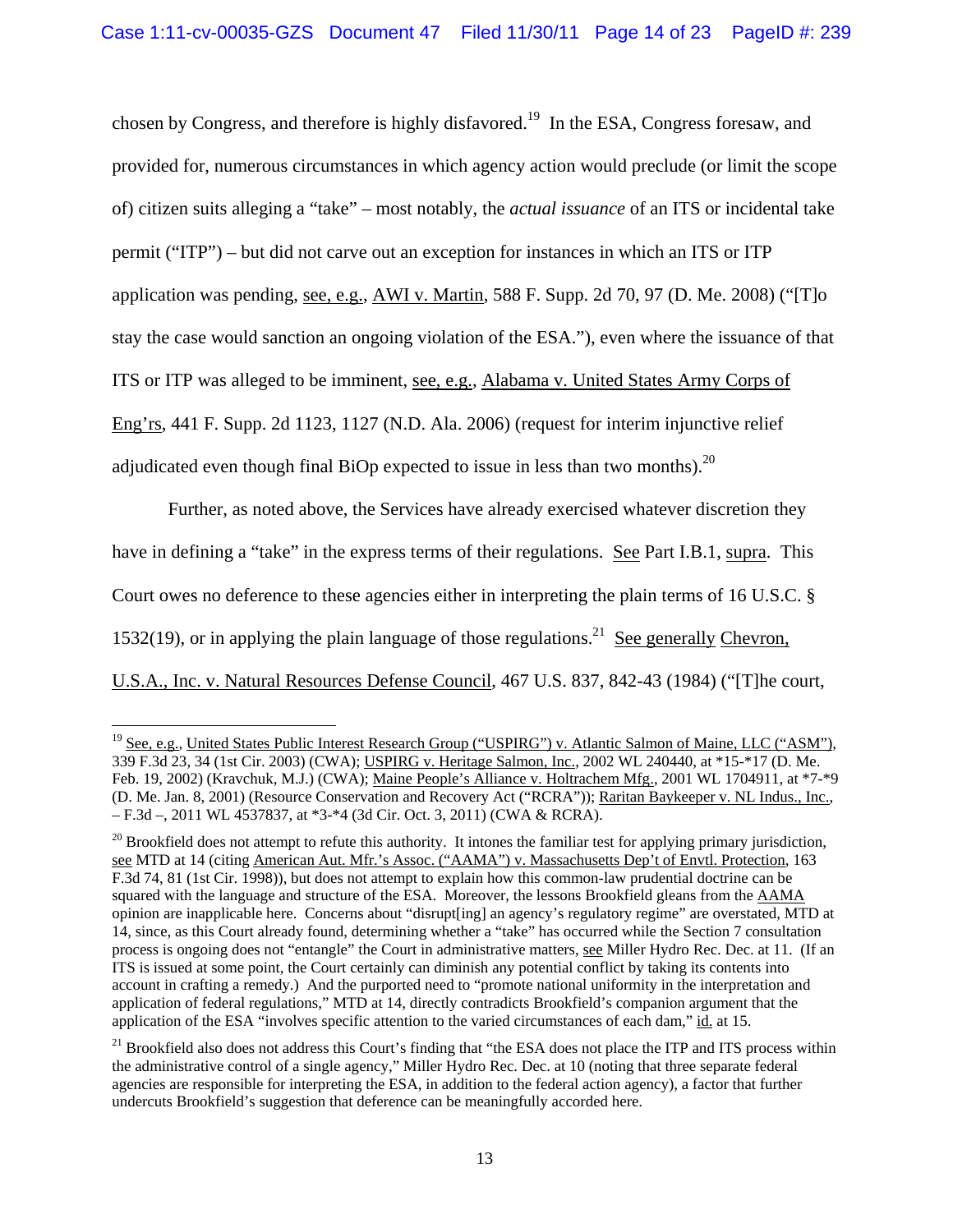as well as the agency, must give effect to the unambiguously expressed intent of Congress."); Christensen v. Harris County, 529 U.S. 576, 588 (2000) (where regulation "is not ambiguous[,] … [t]o defer to the agency's position would be to permit the agency, under the guise of interpreting a regulation, to create de facto a new regulation").<sup>22</sup>

Brookfield does suggest that two factors distinguish this case from the companion cases – that the Hydro Kennebec dam is equipped with "a downstream passageway designed solely for fish passage," and that Brookfield "expects that the agencies will be in a position to make a final decision" on the contents of a BiOp "by the spring of 2012," MTD at 15 – but neither justifies this Court's countenancing Brookfield's continuing take of Atlantic salmon.

## **B. A Significant Percentage Of Salmon Do Not Use Brookfield's Downstream Fishway, Which May Itself Be Harming Salmon.**

Brookfield's own evidence demonstrates that its self-described "state-of-the-art downstream fishway," MTD at 6, a 4-foot wide slot on the face of a 800-foot wide dam, coupled with a floating boom and curtain that is supposed to guide salmon to this spot, is not a panacea.<sup>23</sup> Even with it, significant numbers of fish still pass over the dam's spillway or through its turbines. The above-referenced 2011 telemetry study, done during high river flow, found that 67.4% of the salmon smolts passed the dam over the spillway, 16.8% passed through the

  $22$  Brookfield also devotes a long footnote to two of the cases upon which the Court relied earlier, see MTD at 18-19 n.16 (discussing Coho Salmon v. Pacific Lumber Co., 61 F. Supp. 2d 1001, 1015-16 (N.D. Cal. 1999); Loggerhead Turtle v. County Council of Volusia County, 896 F. Supp. 1170, 1177 (M.D. Fla. 1995), aff'd in pertinent part, 148 F.3d 1231, 1246 n.17 (11th Cir. 1998)), but fails to acknowledge or distinguish their holdings rejecting primary jurisdiction under "very similar … facts to the instant case." Miller Hydro Rec. Dec. at 11. In both cases, the court declined to dismiss a "take" enforcement suit even where the defendants had already submitted an ITP application, and where their activities were already subject to a complex conservation agreement with state and federal authorities. Brookfield's characterization of Coho Salmon as an "unusual outlier decision" *on ripeness* is puzzling, since that opinion did not discuss ripeness *at all*. And although Brookfield insists that the defendants there made an "overreaching attack on plaintiff's standing" – namely, that one has to prove a take in order to invoke the court's Article III power – it overlooks how similar that is to its own fallacious Article III argument, see Part I.C, supra.

 $^{23}$  The boom itself has been plagued with problems since its installation in 2006, including three rips in the past year alone. See Caldart Dec. Ex. 8 (Dec. 2010); id. Ex. 7 (Apr. 2011); id. Ex. 9 (Aug. 2011).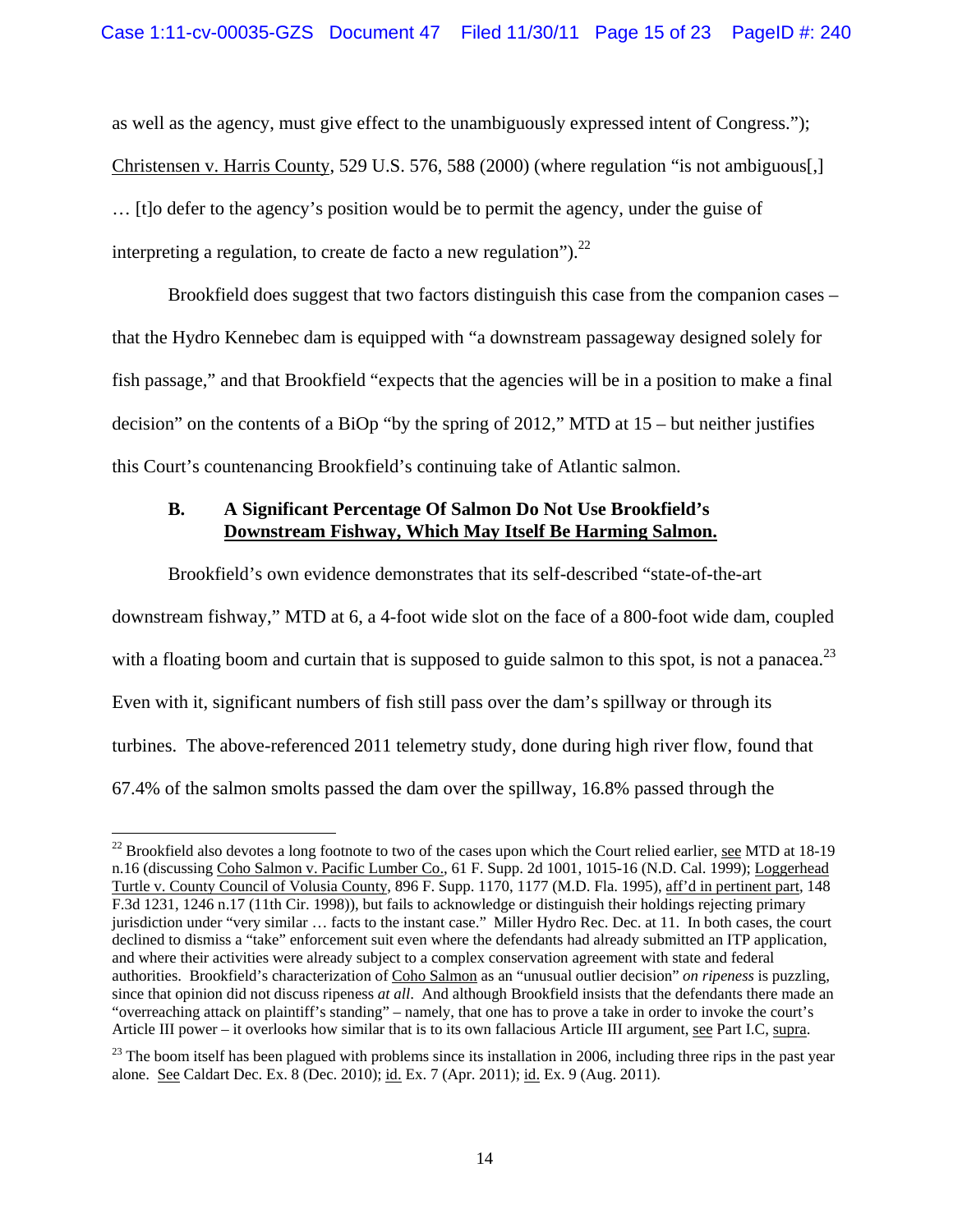turbines, and only 14.7% used the bypass. See Caldart Dec. Ex.10, at 2-3. As discussed above, passage through turbines and passage by "spill" (that is, falling some 35 feet from the top of the dam onto ledges or rocks below) can kill or injure salmon, and can disorient them so that they are more susceptible to predation by birds and larger fish. See Bailey Dec. ¶¶ 21, 26. Other studies at the dam indicate that when there is no spill, *approximately as many fish pass through the turbines as use the fishway.* See id. 124. Moreover, passage through the fishway itself is not benign, see id. ¶ 25; Caldart Dec. Ex. 12, at 2-3, and Brookfield has been directed by the Services to conduct another study in the spring or summer of 2012 to assess the harm caused by its fishway, see Caldart Dec. Ex. 11.

## **C. Brookfield's "Expectations" As To When The Section 7 Consultation Process May Conclude Do Not Satisfy This Court's Prerequisite For Reconsidering A Stay.**

In denying the earlier stay motions, the Court specified that it might revisit the issue "if [the defendant] can provide *documentation* that the ESA administrative consultation process will result in final agency action by a *date certain* in the near future." Miller Hydro Rec. Dec. Order at 1 (emphases added). Despite bearing a "heavy burden" of proof on the propriety of a stay, St. Bernard Citizens for Envtl. Quality v. Chalmette Ref., 348 F. Supp. 2d 765, 767 (E.D. La. 2004), Brookfield fails to provide such documentation. To the contrary, it concedes that "the agencies cannot provide a steadfast deadline for issuance of a final decision." MTD at 15.

Nonetheless, Brookfield invites the Court to stay the ESA claim on Brookfield's supposition that the issuance by NMFS of a formal BiOp is "just a few months" away. MTD at 3. In support, Brookfield submits the Declaration of Kevin R. Bernier, its regulatory compliance manager, together with a pair of letters to and from NMFS. See Bernier Dec. ¶ 1 & Ex. B, C. But neither of the letters mentions BiOp timing *at all*, and one of them suggests a reason – *i.e.*,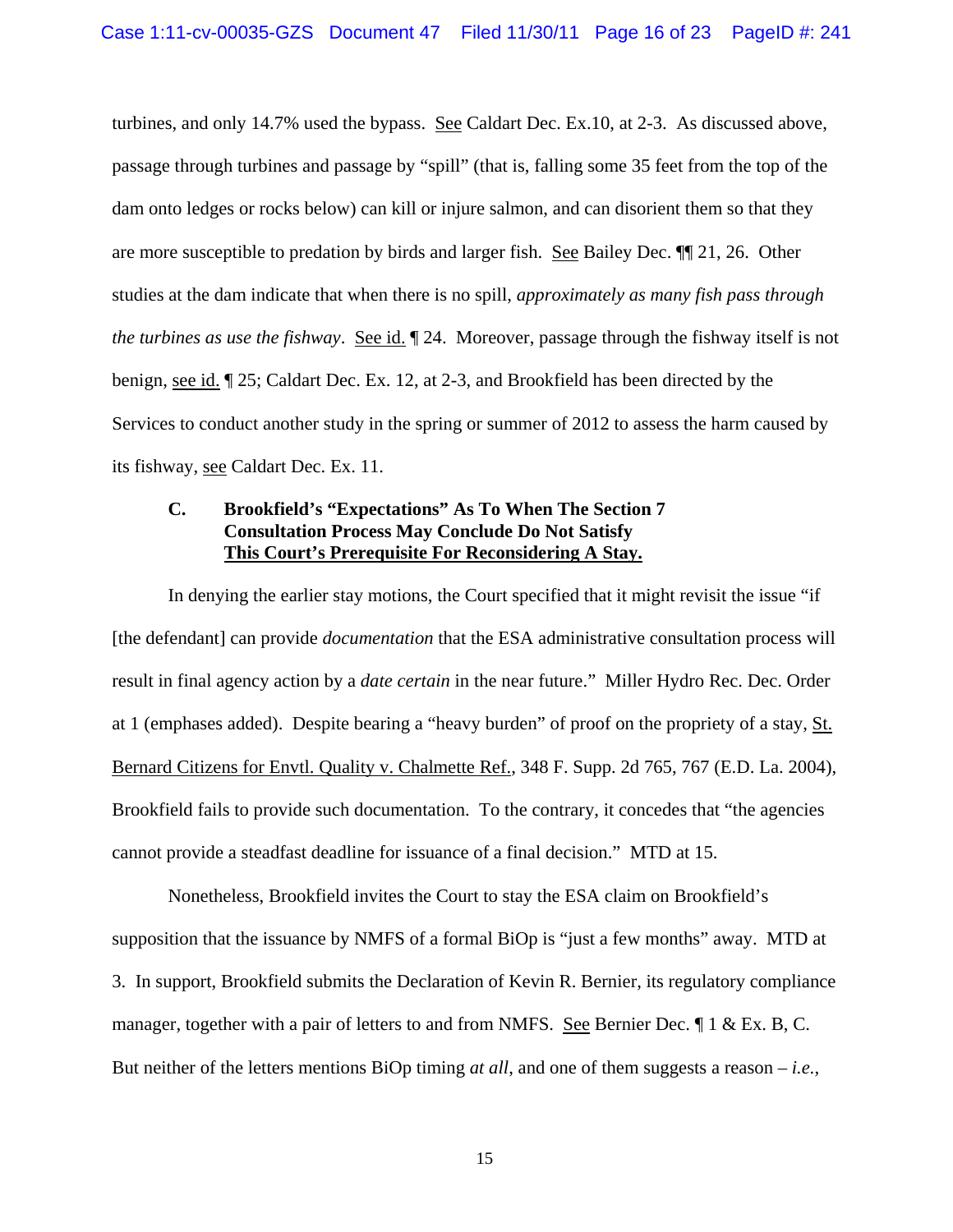the involvement of the action agency, the Federal Energy Regulatory Commission ("FERC"), in the Section 7 process – why the BiOp may take considerably longer to finalize.<sup>24</sup> The declaration offers only Mr. Bernier's "expectation" as to the agencies' timeline, and references several *additional* steps in the consultation process, any of which could occasion considerable delay.<sup>25</sup> Brookfield's preferred implication that each link in this chain of events will be a "rubber-stamp" review – or that federal agencies move with hasty dispatch generally – is simply not credible, especially where potential appeals by industry, conservation, *or* state entities dissatisfied with these decisions loom as a real threat.26 In practice, it often takes *years*, not months, between the submission of a BA and the issuance of a BiOp and ITS.<sup>27</sup> See Bailey Dec. ¶¶ 33-35. None of the evidence offered by Brookfield establishes a "date certain" for a final decision on Brookfield's request for an ITS, or suggests that this Court would be "jump[ing] the gun" by deciding the take question now. MTD at 2.

<sup>24</sup> The March 2011 letter from FERC to NMFS notes that, in order "to ensure [FERC's] compliance with *its* responsibilities under the ESA," FERC must "review[] the draft BA" prior to submitting it to NMFS, and may "modif[y]" that draft should it be deemed factually or legally insufficient. Bernier Dec. Ex. C at 1-2 (emphasis added). This review, and any additional back-and-forth between Brookfield and FERC, would obviously delay the process further.

<sup>25</sup> Mr. Bernier states that he "expect[s]" Brookfield to submit a *preliminary* draft BA *to NMFS* by November 2011, that "NMFS will then make comments" on that preliminary document and return it to Brookfield for revision (no "expected" timeline is given for that review, nor any indication of how sweeping those changes might be), that he "expect[s]" Brookfield to make any required changes and submit the *draft* BA *to FERC* by January 2012, that FERC "will forward the draft [BA] *to NMFS* to initiate formal consultation" (but no "expected" timeline is given for FERC's independent review and potential modification of the BA), and that he then "expect[s]" that "NMFS will file its [BiOp] with FERC and Brookfield in the spring of 2012" (but no "expected" timeline is given for completing the fish passage injury/mortality study, a likely prerequisite to the BiOp). Bernier Dec. ¶ 16 (emphasis added). There is, of course, no evidence that what Mr. Bernier *expects* is what NMFS or FERC actually *will* do.

 $26$  The listing of the Atlantic salmon population that is the subject of this litigation was itself the product of a 1999 lawsuit brought by environmental organizations against the Services. See Maine v. Norton, 257 F. Supp. 2d 357, 399 (D. Me. 2003). The Services' decision to list the Maine salmon population was subsequently challenged by the State of Maine and various industry groups as "arbitrary and capricious" under the Administrative Procedure Act ("APA"), but was upheld upon a finding by this Court that the Services had "acted within the scope of [their] legal authority," had "adequately explained [their] decision," had "based [their] decision on facts in the record," and had "considered the relevant factors." Id. at 389. Any BiOp ultimately prepared by NMFS or ITS issued to Brookfield will have to be crafted with due care so as to pass muster under this same APA standard.

 $27$  For example, the state of Maine filed a complete ITP application for its trapping program, which takes endangered Canada lynx, in *June 2007*. See Martin, 623 F.3d at 23. USFWS put out a *draft* ITP for comment only *this month*. See 76 Fed. Reg. 69,758 (Nov. 9, 2011).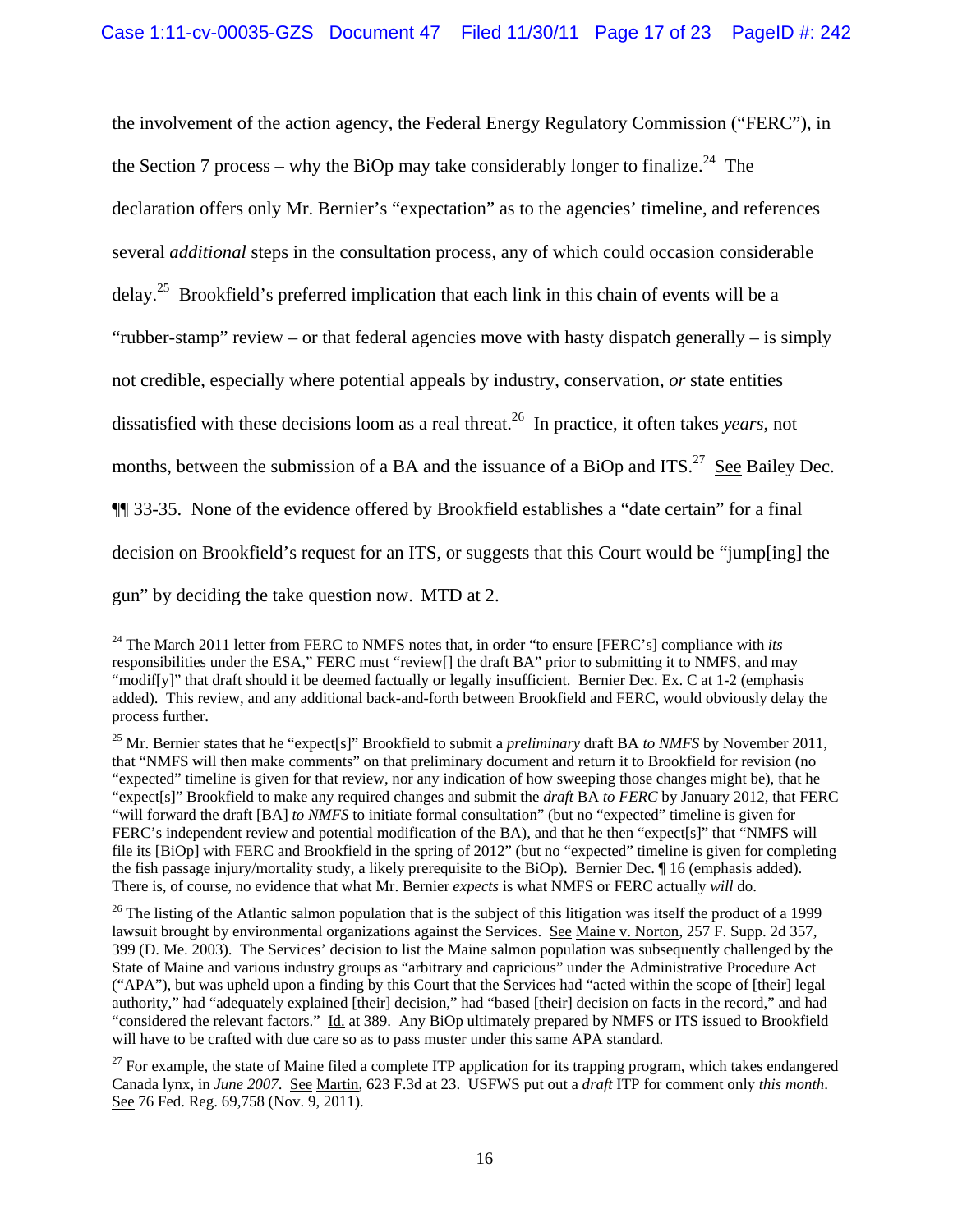### **D. Granting a Stay Would Harm Endangered Atlantic Salmon, And This Court Can Order Meaningful Relief.**

Brookfield argues that hatchery salmon are in plentiful supply, and that the Atlantic salmon recovery effort "will [not] be prejudiced in any way" by any harm it and the other dams cause to salmon now in the river. MTD at 16. This position evinces a surprisingly cavalier attitude towards the nascent recovery effort, which, as discussed, relies on hatchery salmon to supplement the Kennebec River population. As the Services have emphasized, supplies of hatchery brood stock are fragile, due to "the potential for disease outbreaks ... or other catastrophic failure" at the hatchery. 74 Fed. Reg. at 29,348. Moreover, "there is a high mortality rate going from eggs [planted] in the gravel to smolt-sized fish migrating to the sea." Bailey Dec. ¶ 9. Thus, "[i]t will be essential to the recovery effort to reduce the mortality rate of Atlantic salmon smolts during their migratory journey from upstream rearing areas down to the Merrymeeting Bay estuary, and to do so as quickly as possible, "id., for the loss of even a single year of smolts would "hinder[] recovery efforts for decades," id. ¶ 19.

There are a number of immediate measures, consistent with long-term recovery plans, that Brookfield could implement to reduce its impact on Kennebec River salmon, see id. ¶¶ 31- 32, and Plaintiffs are entitled to seek such relief during the period Brookfield is committing a take without authorization.<sup>28</sup> Although Brookfield attempts to pigeon-hole Plaintiffs' remedies to a judicially-enforceable schedule for completing a BA, see MTD at 17-18, it is clear that Plaintiffs have asked for more, see Sub. Compl. at 19-20, and that this Court can craft meaningful injunctive relief now. See, e.g., South Yuba River Citizens League v. NMFS, – F. Supp. 2d –, 2011 WL 3163296, at \*1 (E.D. Cal. July 26, 2011) (in case involving threatened

<sup>&</sup>lt;sup>28</sup> See, e.g., Coxe, 127 F.3d at 158, 170 (upholding injunction requiring defendant to develop robust proposal "to restrict, modify or eliminate the use of fixed-fishing gear" causing take and to "convene an Endangered Whale Working Group" to identify further measures to minimize harm); Martin, 588 F. Supp. 2d at 110 (issuing preliminary injunction ordering State of Maine to prevent lynx from accessing "killer-type" traps).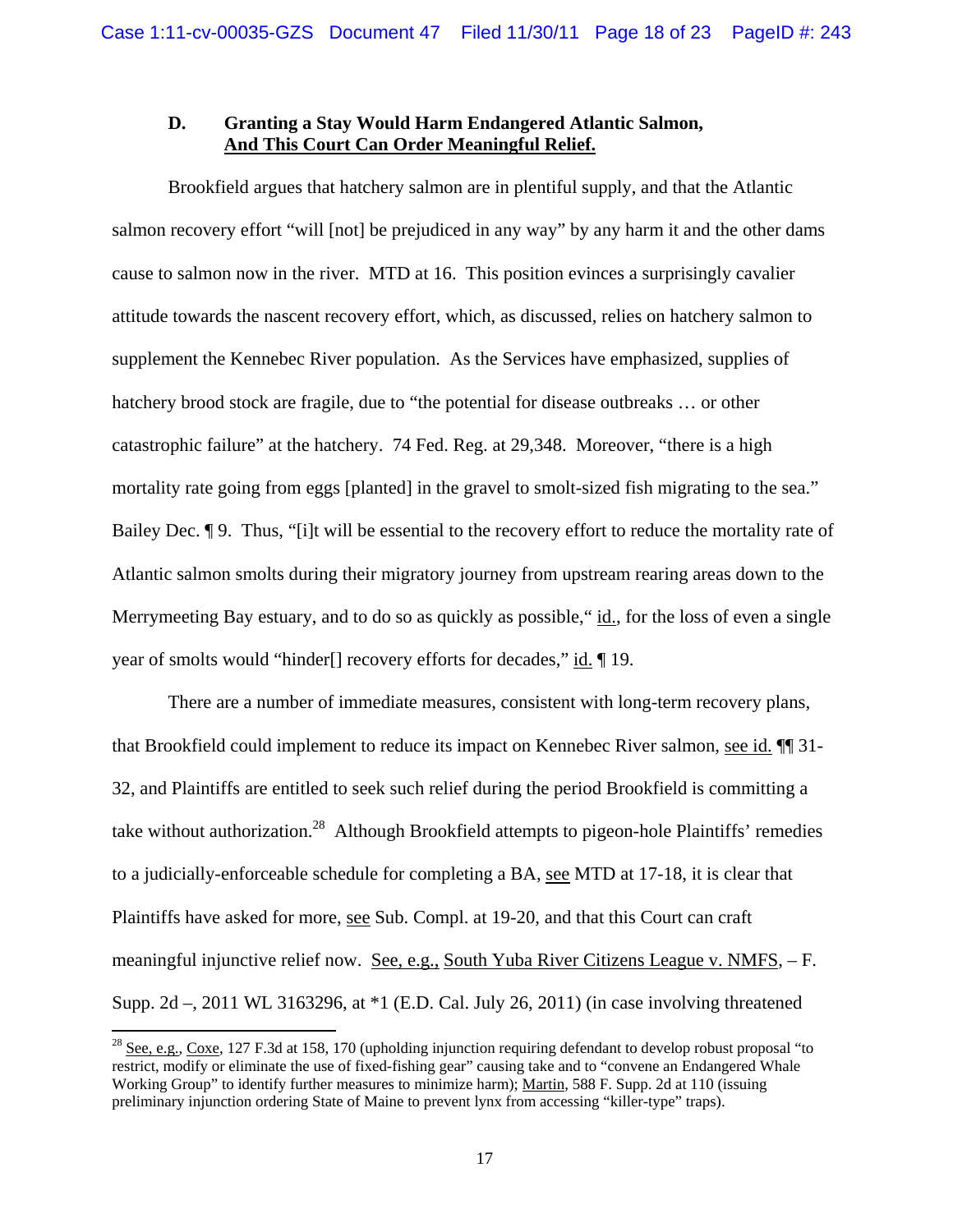salmonid species at dam, extensive supplemental protective measures ordered even though agency was under court order to issue BiOp within six months).<sup>29</sup>

## **III. PLAINTIFFS' CLEAN WATER ACT CLAIM CAN BE READILY ADJUDICATED AS WELL.**

In an apparent afterthought, see MTD at 19-20, Brookfield suggests that the Court "should also dismiss" Count II of the Substituted Complaint, which alleges that Brookfield is violating its CWA water quality certification by allowing adult salmon and shad to pass through the dam's turbines without having "first demonstrat[ed]," through requisite "site-specific quantitative studies," that "passage through the turbine(s) will not result in significant injury and/or mortality (immediate or delayed)." Sub. Compl. ¶ 35. Brookfield does not articulate a jurisdictional challenge to this claim, $30$  much less offer any valid reason why the Court cannot readily adjudicate it. $31$ 

Even assessed as a challenge under Rule  $12(c)$  – the post-Answer counterpart to a Rule 12(b)(6) motion asserting a "failure to state a claim" – Brookfield's argument must be rejected. The portion of the water quality certification at issue applies "to the extent [the dam owner]

 $29$  The interim injunctive measures ordered in South Yuba against the dam operator were extensive, including the optimization of flashboard use, removal of debris from and installation of locked grates at fish ladders, inspection and dredging of sediment after high flow events, and development of a plan to reduce crossbreeding among springrun and fall-run salmon. Id. at \*9-\*16. Moreover, federal courts have the equitable power in citizen enforcement cases to order remediation of harm caused by *past* illegal conduct; this is so even where the relief imposes requirements more stringent than those contained in an agency-issued permit. See generally ASM, 339 F.3d at 30.

 $30$  Brookfield does not allege that the CWA claim is not ripe for review, and any implicit suggestion that this claim is unripe until NMFS reviews and "approv[es] of the fish passage study protocol and the interim species protection plan under the [allegedly] more stringent standards of [the] ESA," MTD at 20, fails for several reasons: (1) the water quality certification operates as a *current prohibition* on allowing adult salmon and shad to pass through the dam's turbines *until* studies are approved by NMFS (and other agencies), those studies actually are performed, and they actually demonstrate that no significant harm will occur; (2) NMFS does not administer the CWA, and is not charged with determining compliance with the requirements of CWA water quality certifications; and (3) NMFS has no statutory jurisdiction at all over shad, since these fish are not listed under the ESA. For similar reasons, any implied primary jurisdiction argument would fail as well. See NextEra Am. Rec. Dec. (Docket. No. 34) at 5-7.

<sup>31</sup> Indeed, Brookfield *concedes* the basic elements of Plaintiffs' CWA claim, having admitted in its pleadings that adult salmon and shad are present upstream of the dam and that the requisite studies have not been done, Answer ¶¶ 37, 39, and admitting in this motion that downstream migrating salmon *do* pass through the dam's turbines, even during periods of high river flow, see MTD at 6 n.6.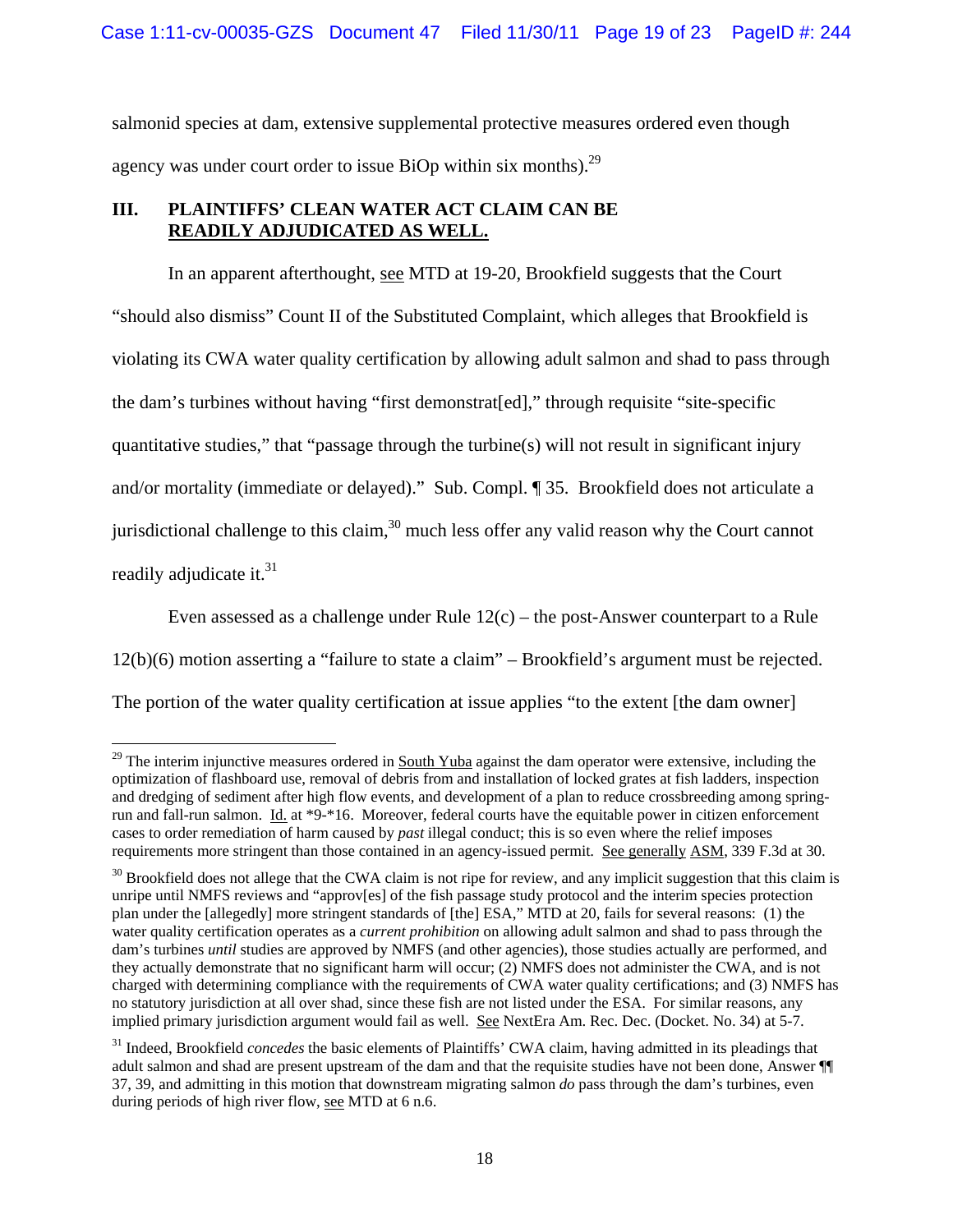desires to achieve interim downstream passage [of adult salmon or shad] by means of passage through turbines." Sub. Compl. ¶ 35. Brookfield claims it "does not seek 'to achieve interim downstream passage by means of passage through turbines," but rather has "constructed [a] downstream fishway specifically to *avoid* their travel through turbines." MTD at 20; see also Bernier Dec. ¶¶ 7, 11, 15 (discussing the purpose and alleged efficacy of the fishway). Because Brookfield has submitted evidence outside of the pleadings on this issue, the Court can either ignore this evidence and rely on Plaintiffs' complaint allegations (and all reasonable inferences thereon), or consider the evidence and convert the motion into one for summary judgment under Rule 56. See Rubert-Torres v. Hospital San Pablo, Inc., 205 F.3d 472, 475 (1st Cir. 2000).<sup>32</sup>

Under the first standard, the challenge to Plaintiffs' complaint fails because Plaintiffs have alleged that Brookfield "achieve<sup>[5]</sup> (or attempt<sup>[5]</sup> to achieve) downstream passage of adult salmon through Hydro Kennebec dam's turbines" and "ha[s] likewise chosen to pass … adult shad through the … turbines," Sub. Compl. ¶¶ 38-39, and that its fishway "is not effective at preventing salmon and shad from swimming through turbines," id. ¶40. These allegations, which must be presumed true on a Rule  $12(b)(6)$  motion, are sufficient to state a claim that Brookfield "desires" to pass fish through the turbines.<sup>33</sup> Under the Rule 56 standard, the challenge fails because Brookfield's own evidence shows that *more* salmon pass through the dam's turbines than through the constructed fishway, which raises (at least) a genuine, triable issue regarding Brookfield's "desire."34 See also Bailey Dec. ¶ 24 (roughly *half* of the downstream migrating fish pass through Brookfield's turbines under no spill conditions).

 $32$  Because discovery in this case is still ongoing, Plaintiffs submit that the former is the better course. See id.

 $33$  The meaning of the term "desires" in the certification surely does not turn on the stated (or subjective) hopes or wishes of Brookfield's personnel, but rather on whether Brookfield operates the dam knowing that adult salmon or shad will pass through the dam's turbines.

<sup>34</sup> Should the Court be inclined to disagree, Plaintiffs respectfully ask that the Court allow further discovery (*e.g.*, depositions) to shed additional light on Brookfield's "desires" before it rules. See Fed. R. Civ. P. 12(d).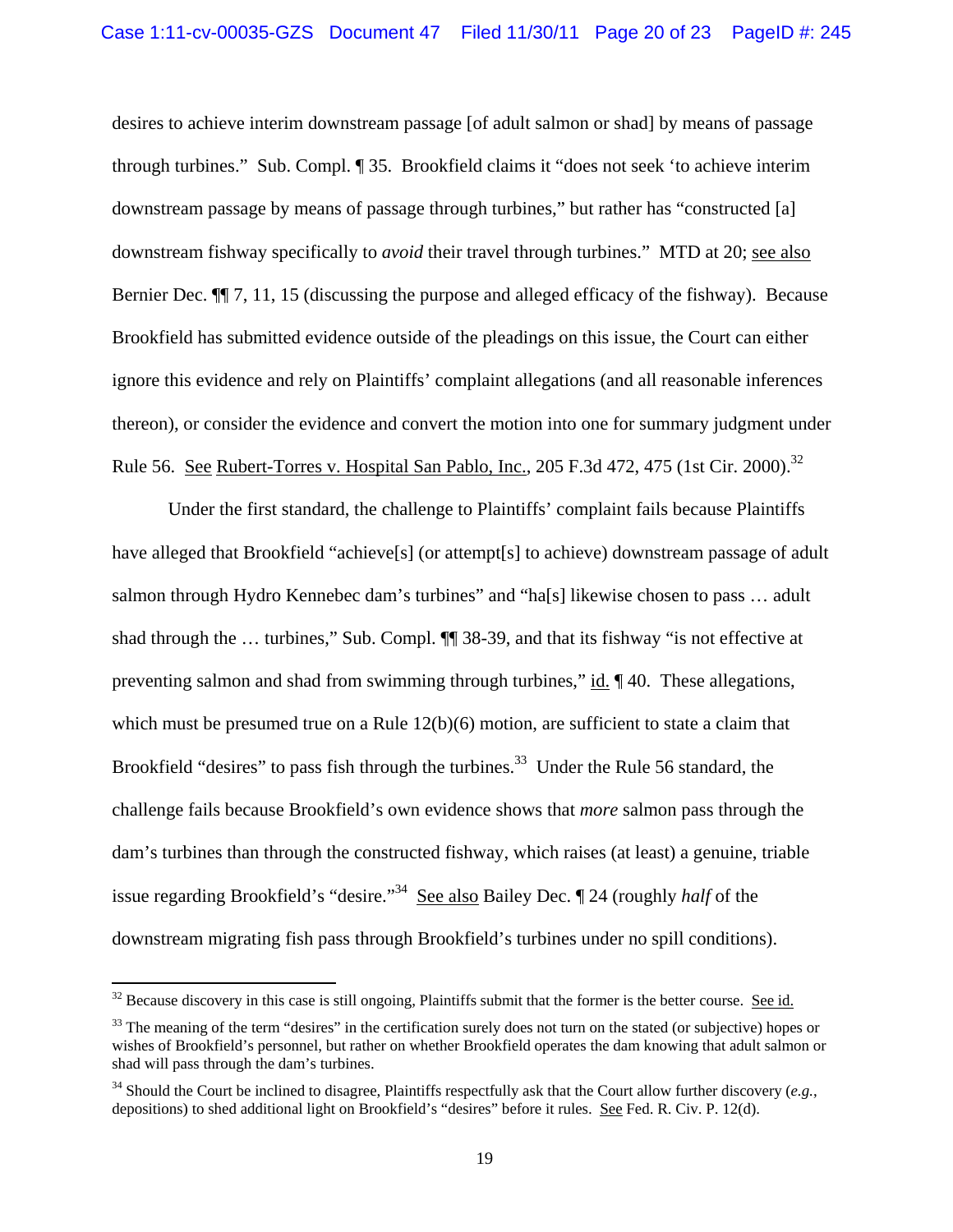Brookfield also suggests that the ESA somehow preempts or supplants the CWA Section 401 water quality certification program. See MTD at 20 (implying that compliance with the water quality certification must be determined by NMFS). Any such argument fails as a matter of law.35 The Section 401 program is separately enforceable, and applies broadly to federallylicensed dams. See, e.g., S.D. Warren Co. v. Maine Bd. of Envtl. Protection, 547 U.S. 370 (2006). See generally J.E.M. Ag Supply v. Pioneer Hi-Bred Int'l, 534 U.S. 124, 142-44 (2001) (compliance with one federal statute does not constitute compliance with, or vitiate the need to comply with, any other federal statute). Moreover, NMFS has no statutory authority to revise the terms of Brookfield's Section 401 certification. If Brookfield has a quarrel on this point, it is with Congress, for imposing separate requirements on Brookfield's dam as part of the CWA, and for granting citizens the right to enforce those requirements.<sup>36</sup>

## **CONCLUSION**

For the foregoing reasons, Plaintiffs respectfully request that Brookfield's motion to dismiss or stay the case be denied.

Dated: November 30, 2011

*/s/ Charles C. Caldart /s/ Bruce M. Merrill* 

Charles C. Caldart Bruce M. Merrill National Environmental Law Center 225 Commercial Street, Suite 501 1402 Third Avenue, Suite 715 Portland, Maine 04101 Seattle, Washington 98101 (207) 775-3333 (206) 568-2853 mainelaw@maine.rr.com cccnelc@aol.com (*admitted pro hac vice*)

<sup>&</sup>lt;sup>35</sup> Brookfield's assertion that "the agencies deem [the ESA Section 7 consultation process] sufficient to meet all preexisting CWA … standards," MTD at 20, is also *factually* unfounded: Brookfield submits no evidence of any agency's views on the matter.

<sup>&</sup>lt;sup>36</sup> Brookfield derides "Plaintiffs' effort to engraft a CWA citizen suit theory" in providing supplemental protection to salmon and shad, MTD at 20, but ignores the plain language in CWA Section 505 authorizing citizens to enforce the water quality certification at issue. See 33 U.S.C. § 1365(a) (allowing enforcement of any "effluent standard or limitation")  $\&$  (f)(5) (defining this term to include the provisions of Section 401 certifications).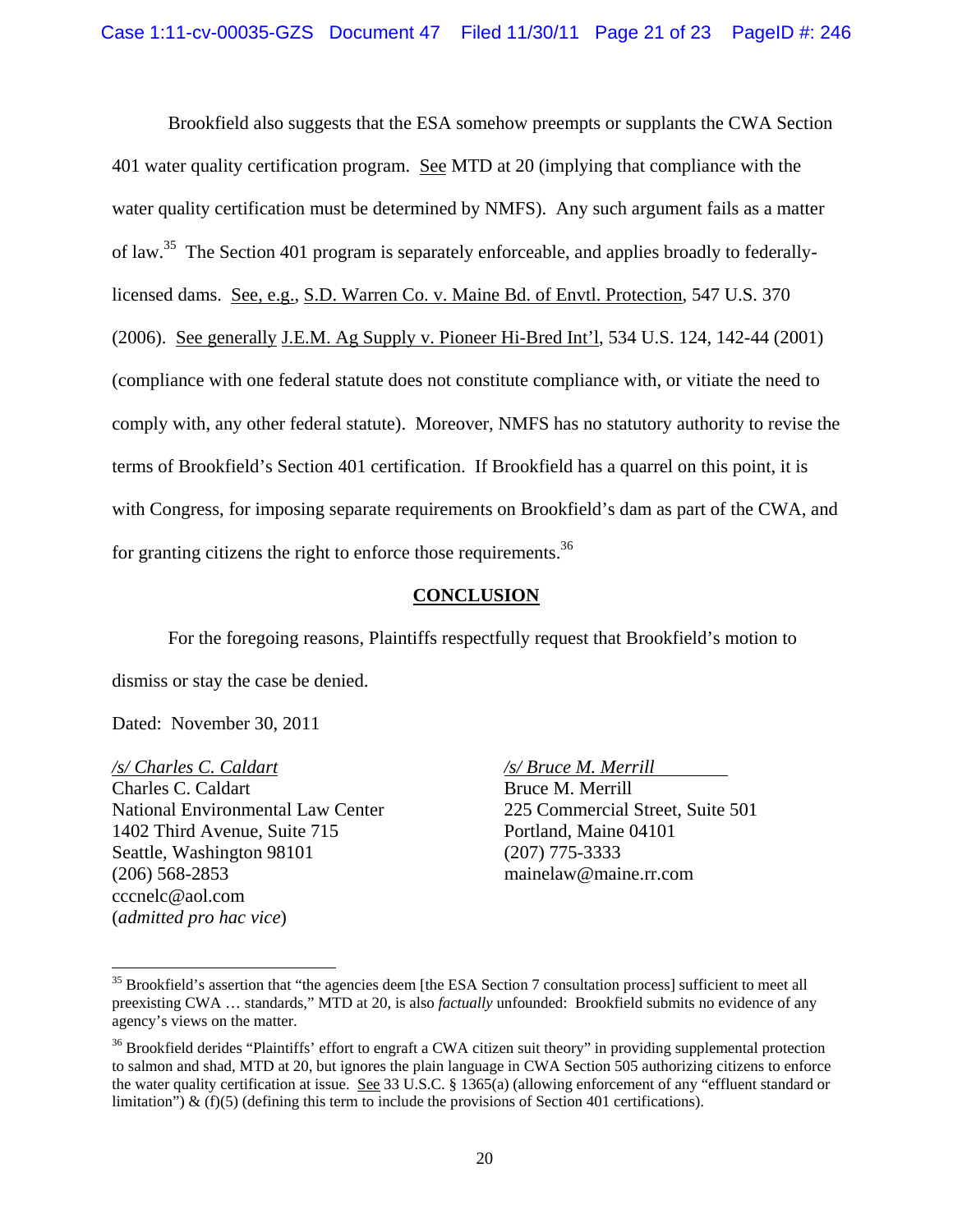Case 1:11-cv-00035-GZS Document 47 Filed 11/30/11 Page 22 of 23 PageID #: 247

Joshua R. Kratka */s/ David A. Nicholas* National Environmental Law Center David A. Nicholas<br>
44 Winter Street, 4th Floor 20 Whitney Road 44 Winter Street, 4th Floor Boston, Massachusetts 02108 Newton, Massachusetts 02460<br>
(617) 747-4333 (617) 964-1548 (617) 747-4333<br>
(617) 964-1548<br>
(617) 964-1548<br>
(617) 964-1548<br>
(617) 964-1548 josh.kratka@verizon.net (*admitted pro hac vice*)